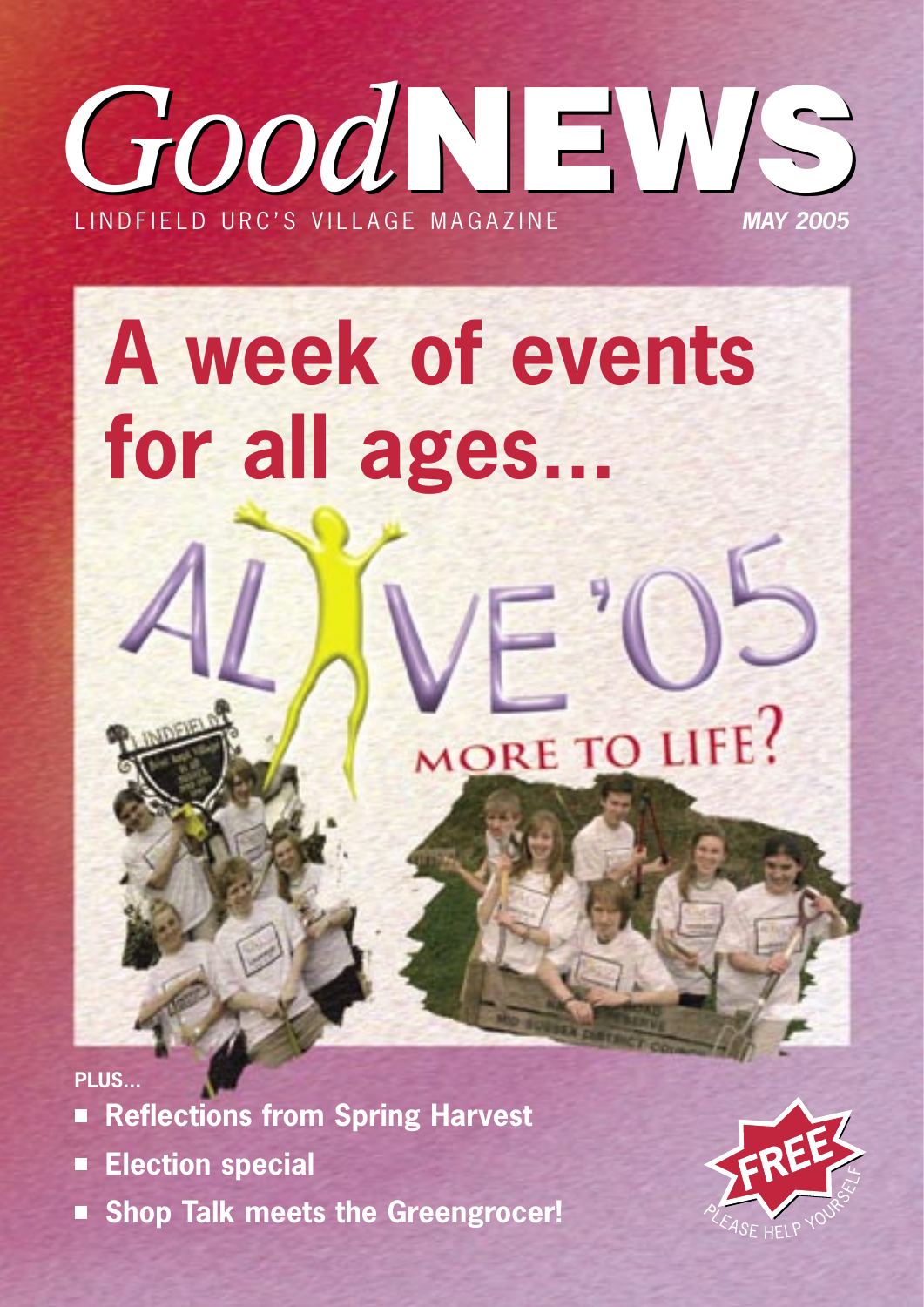

Getting a closer look: Trevor Lewes and his family, Neroli, Peter and Fiona Castle all tell us a bit more about why they are involved in Alive '05 in this month's special feature article.



Members of Lindfield URC's youth group did a sleep out in the church garden in March to raise funds for Worthing Churches Homeless Project – see inside for the story.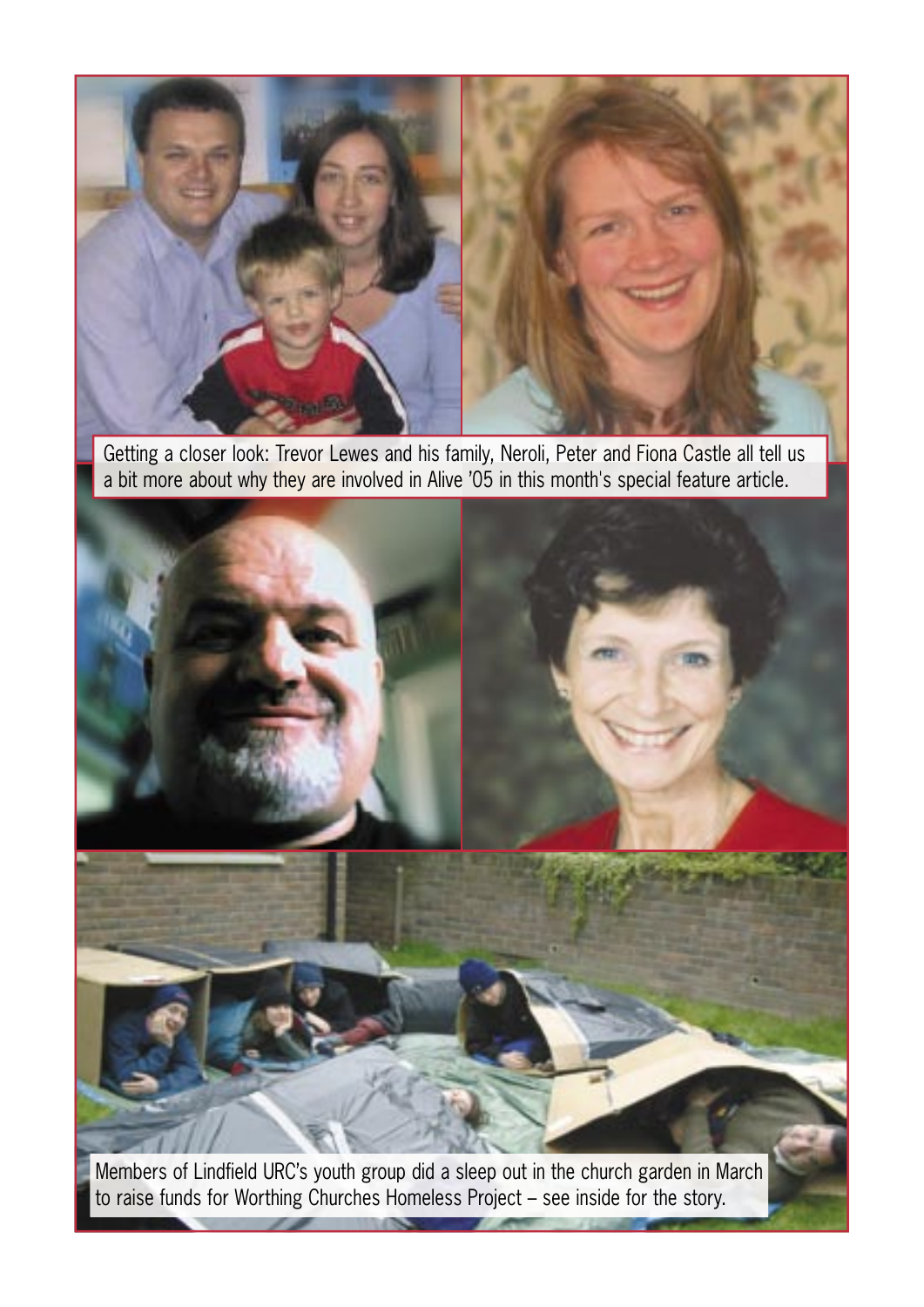## **Are Christians optimists or pessimists?**

#### **This issue of GoodNEWS is dedicated to Alive '05 and I write with the message of Easter still ringing in my ears. Easter and Alive '05 are about genuine hope for the future.**

While there is not a lot of hope for the world without God, there is a great deal to look forward to with God. We live in a world where most people see death as the worst thing that can happen to a person. But the Christian hope lies beyond death - in the Resurrection. So the New Testament does not give us an optimistic or a pessimistic view of future events. It gives us reason to hope, because all of history is under the control of God.

So what has God done that gives us reason to be hopeful about the future? The apostle Paul said:

"We know that God, who raised the Lord Jesus to life, will also raise us up with Jesus and take us, together with you, into his presence."

2 Corinthians 4: 14.

As God raised Jesus, so He promises to raise us from death when Jesus returns to wind up the affairs of history. If we are convinced that Jesus was actually raised, we can be equally convinced that God will do as He has promised for us as well. The apostle Peter captures this idea of God being ahead of us, preparing for us to be with him:

"Let us give thanks to the God and Father of our Lord Jesus Christ! Because of his great mercy he gave us new life by raising Jesus Christ from death. This fills us with a living hope, and so we look forward to possessing the rich blessings that God keeps for his people. He keeps them for you in heaven, where they cannot decay or spoil or fade away." 1 Peter 1: 3, 4.

Let's discover hope this month of Alive '05.

Sin Bores

Colin Bones, minister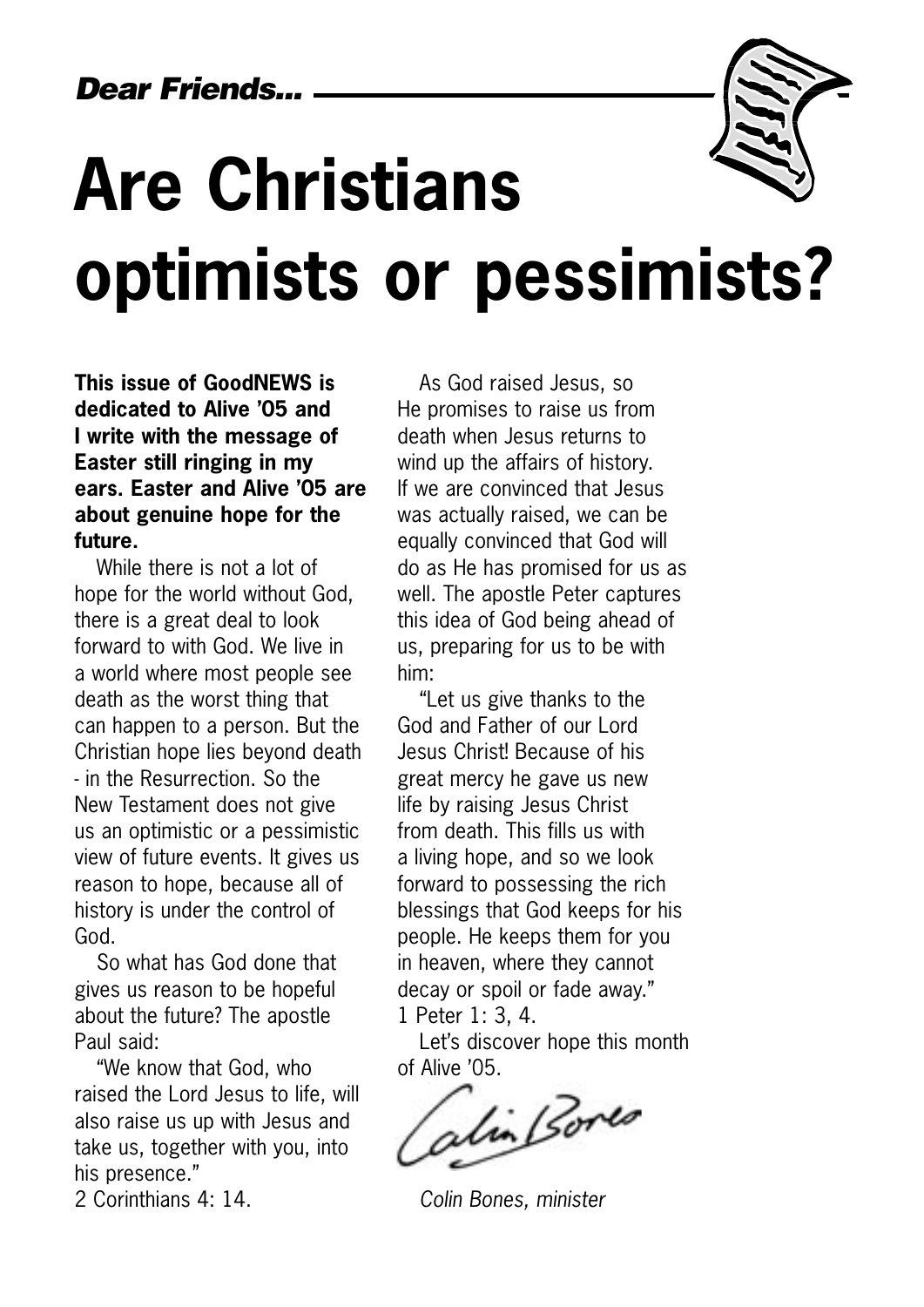## *Good*NEWS

This magazine is produced by: Lindfield United Reformed Church, 50 High Street, Lindfield, West Sussex RH16 2HL. © Lindfield URC 2004

**Editorial Team:** David Tingley (editor), Martin Hall, Annabel Goody, Steven Farley & Tina Elphick **Editoial Oversight / Proof-reading:** Hilary Shepherd **Printing:** Tom Burford & Venture Press

#### **Next copydate: Thursday 12th May, 5.0pm.**

All contributions should be emailed to goodnews@happyseason.co.uk, or hard copy placed in the 'GoodNEWS' pigeon hole at the rear of the church. Please ensure that you include your contact details, in case of query. You can contact David Tingley on 01444 451024.

## **Directory**



**Minister:** Rev Colin Bones 52 High Street, Lindfield RH16 2HL Office: 01444 487607 Home: 01444 483803 Email: colin@lindfieldurc.org.uk

#### **Church Secretaries:**

Mrs Sue Waller 58 Queens Road, Haywards Heath, RH16 1EE Tel: 01444 455047 Email: susanwaller@lineone.net

Mr David Jones 13 William Allen Lane, Lindfield, RH16 2SA Tel: 01444 483037 Email: fay-david@supanet.com

**Church Accountant:** Mrs. Eileen Jacques 23 Canton House, Great Heathmead, Haywards Heath RH16 1FD

A list of serving Elders can be found in Who's Who?

### Editorial

**After what seems like ages, we can finally talk about Alive '05 in the present tense rather than the future!** Our May edition of GoodNEWS features special articles (starting on page 4) written to give you some background to this amazing community event. We have even splashed out on a full colour cover to tie in with other Alive '05 materials! Call us crazy!

May is also a notable month this year, as we get to grips with politics and our General and Parliamentary Elections. Martin Hall gives us a fresh perspective on the democracy we enjoy on page 16, while Peter Ford shares a brief insight into a local Christian Election Forum which took place in April (page17).

Something that has been and gone, is Spring Harvest this year. This large-scale Christian holiday - taking place at Butlins resorts out of season - has long been attended by Lindfield URC over the years thanks to Trudy Biersteker, who kindly takes the role of group organiser for us. Trudy reports on what is coming up thematically next year (page 22) - while you can catch up on what went on over Easter in Minehead, with two reports on page 20.

Happy reading! David Tingley, editor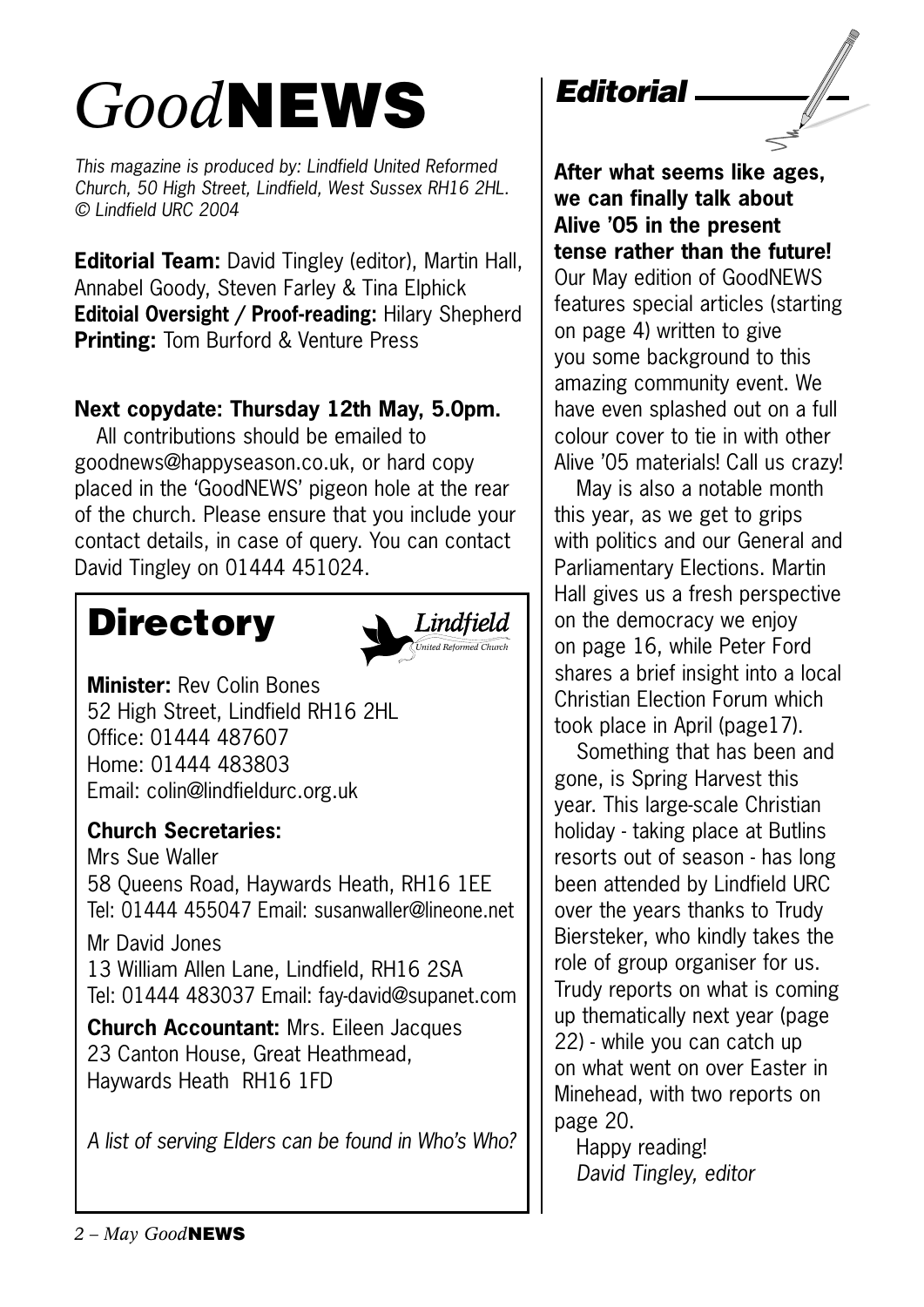| <b>Prayer Diary</b> |                                                                                                            |
|---------------------|------------------------------------------------------------------------------------------------------------|
| <b>SUN</b>          | Pray that the Holy Spirit will come again in power<br>as we celebrate Pentecost on the 15th.               |
| <b>MON</b>          | Ask God to raise up more volunteers for the concourse ministry                                             |
| TUE                 | Pray for all parents of children who come to church activities here                                        |
| WED                 | Remember all involved in our services: preachers, worship<br>leaders, musicians, readers, technicians, etc |
| THUR                | Uphold every aspect of the General Election in your prayers                                                |
| FRI                 | Our mission focus this month – Open Doors                                                                  |
|                     | Pray for the newly appointed Pope and Catholics worldwide                                                  |

## **Prayer FOCUS**

#### **In addition to the above daily prayer reminders, please would you uphold in your prayers this month's special prayer request:-**

With the **"Alive '05"** nearly upon us, 21st to 29th May, I do urge you to focus your prayers on this mission during May. Thank God for those who have used their gifts in publicity/advertising, web-site design, graphic design, the Committee in all their plans and preparations, for the many offers of accommodation and much, much more. Pray for the numerous events planned, including the films shown, the Barn Dance, the Cheese and Wine Evening, men's events, activities for children and teenagers, and the debate on "Da Vinci Code".

We still need more volunteers to go out with the Moorlands students on Invitation day. Pray for the students and Viz-A-Viz in their final preparations, and pray too that they will feel welcome and at home amongst us. Also please remember the practical tasks to be done during mission week, particularly upholding David and Len as they manage the Tent, for a workforce to erect and dismantle it, pray for safety throughout the week, the provision of First Aiders in case of need, and for strength to do the practical tasks out in the community.

Last, but not least, ask God to encourage you to invite along your family, friends and neighbours.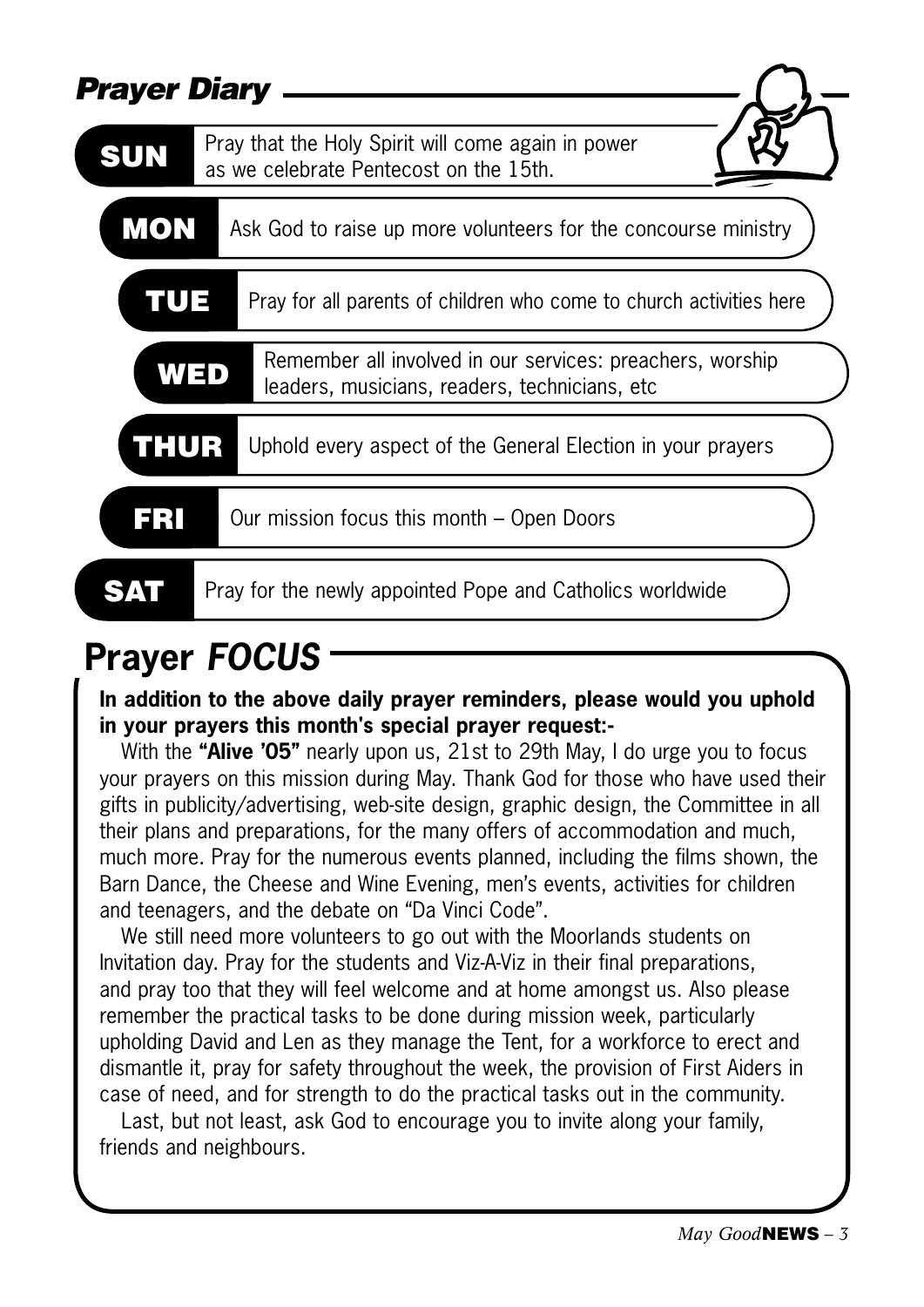**IT SEEMS today that more and more people are questioning what their lives are about and are seeking a greater spiritual dimension. Their search includes examining the reality of God but they do not feel comfortable in church services.**

The three Lindfield churches have responded to the challenge by combining to offer a week's programme of events at the end of May in non-church environments.

Alive  $705 -$  More to Life? – will provide a forum of events and discussions that will give everyone in the village a chance to hear how people of different ages and backgrounds have tackled such questions.

 The idea of the week was first mooted 18 months ago when Trevor Lewis became minister of the Evangelical Free Church. Since then he has been working closely with his fellow ministers, Colin Bones from the United Reformed Church and James Clarke, Vicar of All Saints Church.

 Trevor said: "I want to get across the idea of unity, partnership and sharing and a message that's relevant with a holistic attitude to life. What we want to do is to ask people to reconsider their suppositions."

 Under Trevor's leadership a joint committee of members from the three churches has

been planning the week, the focus of which will be a Big Top on Lindfield Common.

 Before the launch on Saturday 21st May everyone in the village will have received a letter explaining the concept and a leaflet outlining the key events and also the address of the Alive '05 website:

#### **www.alive05.info**

 A team of 90 students from Moorlands College in Hampshire will be helping with the week's activities and as a follow-up to the letter it is planned that they will visit 3,000 homes in a day - on Sunday 22nd May - with the support of 80 local Christians.

 The students will give further details of events and also offer residents a video or DVD of stories of people who have found new life through believing in Jesus. The students are also planning to undertake jobs for those in need and will welcome suggestions.

 Alive '05 is for everyone who lives in Lindfield and the organisers extend a warm welcome to join in the week's events.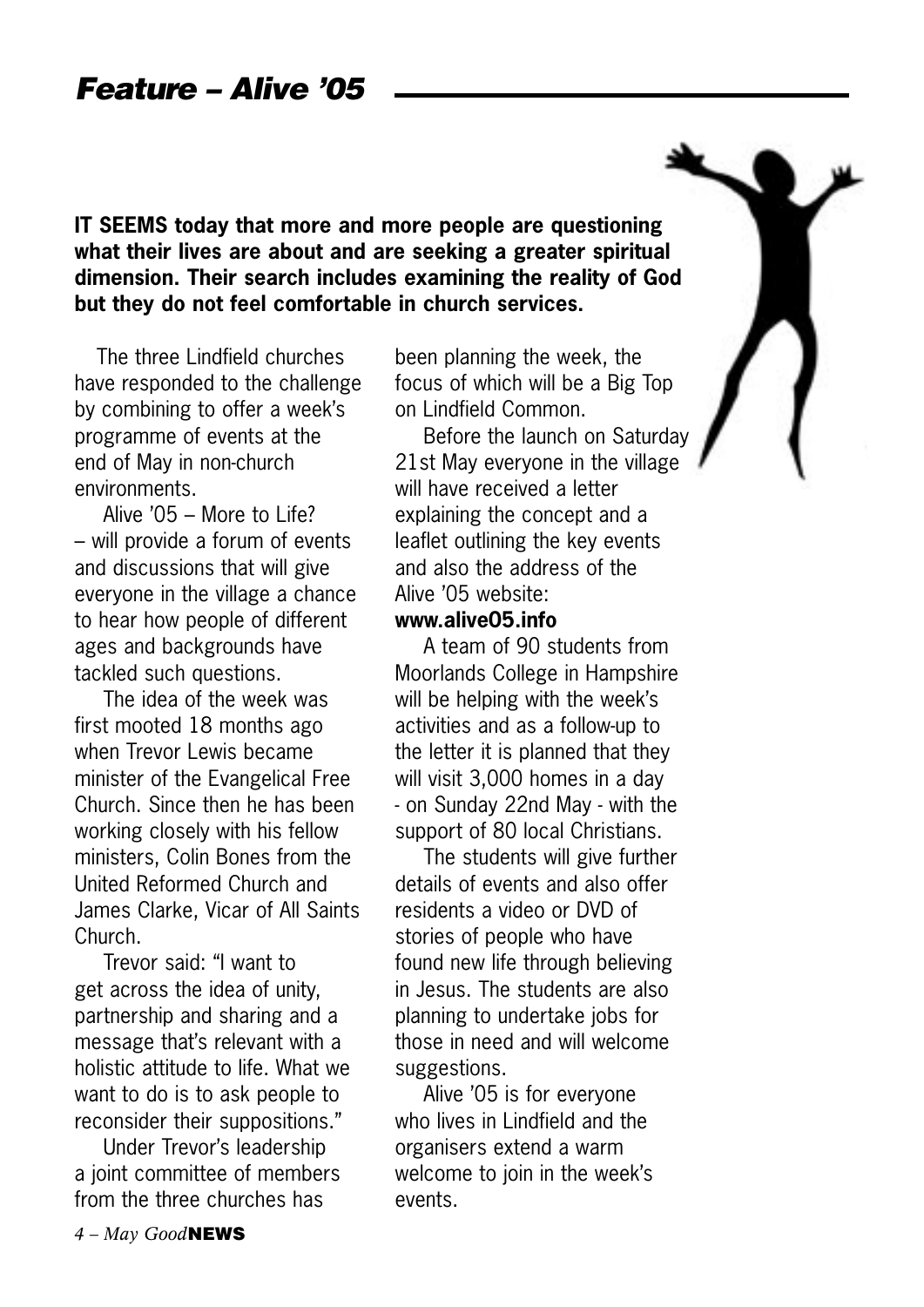

# Getting to know you!

A snapshot into the lives of those involved in Alive '05.

#### **Fiona Castle (speaker at parenting session)**

I wish I could tell you that I was a perfect parent, but I wasn't! My four children will gladly back that up, as they waste no time in regaling me with their memories of all the awful things I did to them! I am sure they are exaggerating, of course! The best part about it is that we are still friends and still have a really good relationship. In fact, my son now has two boys of his own and I really enjoy standing back with a wry smile and watch him struggle with the same tantrums and discipline issues that confronted me all those years ago!

#### **Peter Howden (Moorlands Bible College student)**

I find it very difficult to imagine my life without a spiritual perspective. I am 48 and experienced many of life's traumas such as the death of my father, getting through a bad relationship and a breakdown. But my faith has given me a strength beyond anything that I could have found within myself. Accepting God's Love and His son Jesus has given me a purpose for my life. Knowing that I am loved and accepted by the God that gave me life, brings with it an empowerment that enables me to understand that whatever happens to me in life, I know that God is with me.

#### **Neroli Allen (from All Saints Lindfield)**

I always believed in God but as I grew up, my busy life took over from my thoughts of God. Although I was happy, I went on an Alpha course. As I learnt more about Jesus I was filled with an indescribable sense of joy, peace and overwhelming love by and for Jesus. Jesus forgave me for all the wrong things I had done in my life and I no longer carry the guilt and shame. About 6 months after the course, my husband and I experienced a great trauma. We were surrounded by wonderful Christians who prayed for us day and night. My husband became a Christian during this difficult time! God answered our prayers and we witnessed a miracle. I cannot now imagine my life, and our family life, without knowing God's love, peace and guidance.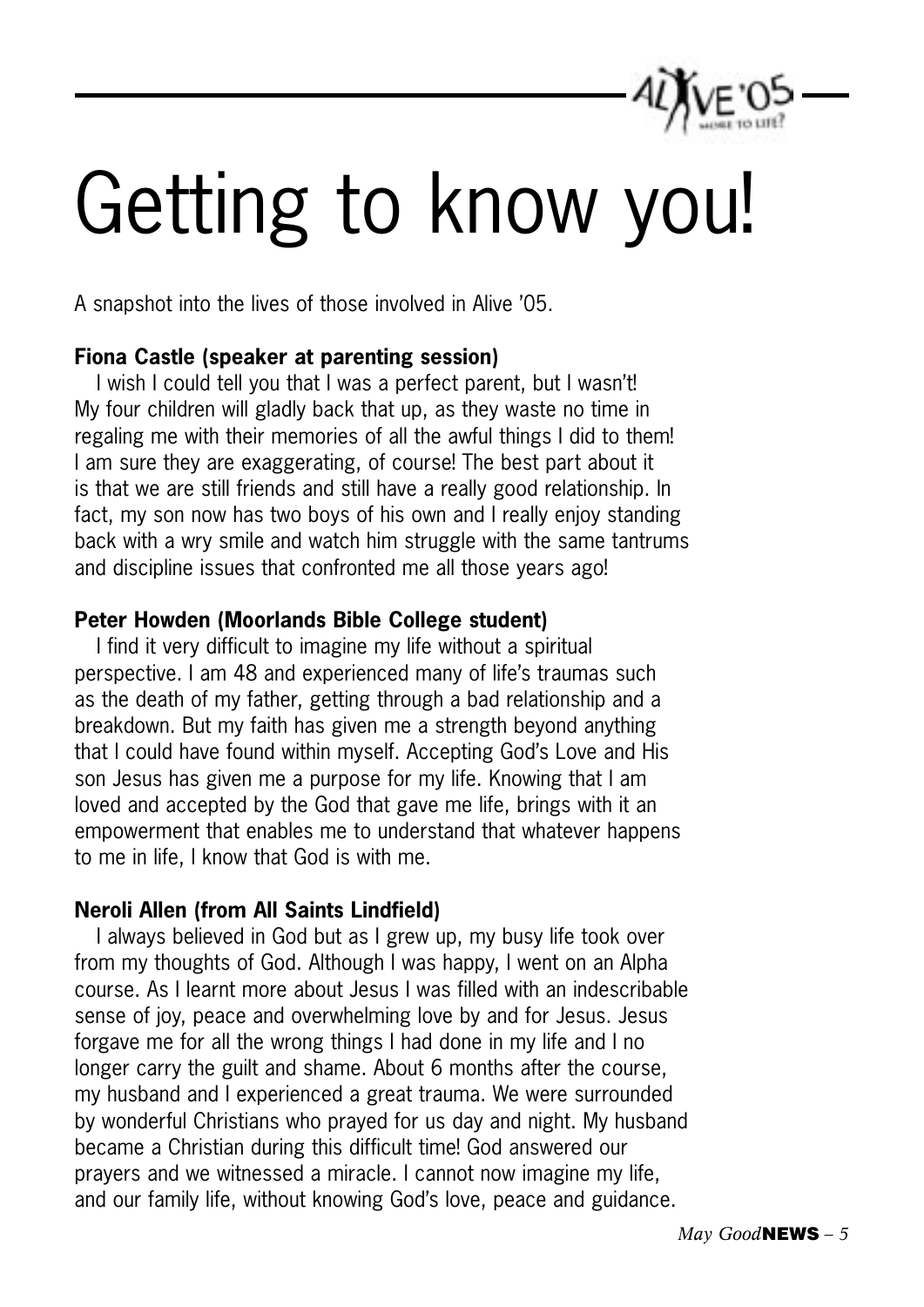# Fascinating Facts…

- Rev Colin Bones had the initial idea of Moorlands students working in the village for a week whilst attending Rev Trevor Lewis' [exstudent] induction service.
- Alive '05 has taken a year and a half to plan from the initial idea to the finished week [almost finished week].
- More than 100 people from the Moorlands college [and some from our other partners] will be working in Lindfield during the week.
- The chairman of the planning committee turns 30 on the first day of the week's celebrations and has gained 32 new grey hairs during his time on the committee.
- The students and local Christians hope to visit 3,000 homes on the first Sunday of the week's events.
- There are more than 80 local people involved in providing homes for the students to stay during the week.
- Students will be working to benefit all levels of our community including the schools, nature reserves, rest homes, and work for the King Edward Hall.
- The Celebration central focus will be a big top marquee on Lindfield Common. The marquee measures 38ft by 86ft and seats up to 400 people.
- $\blacksquare$  There are going to be 16 possible events for local people to attend during the week of which some are free and others involve paying a small cost.
- The Alive '05 logo was designed by Steven Farley inspired by the idea of freedom and new life.

## **So, what is it?**

"Alive '05 is an invitation for people to explore the Christian message and as I travel around I find that in reality very few people actually know the message of Jesus or have experienced contemporary Christianity. On the committee, we have been working very hard so that every man, woman and child would have the opportunity to understand and experience 21st century Christianity, so that we have the choice. On top of that, as a Christian community within the village we want to care for and serve our community because Jesus teaches people are important and special."

Trevor Lewis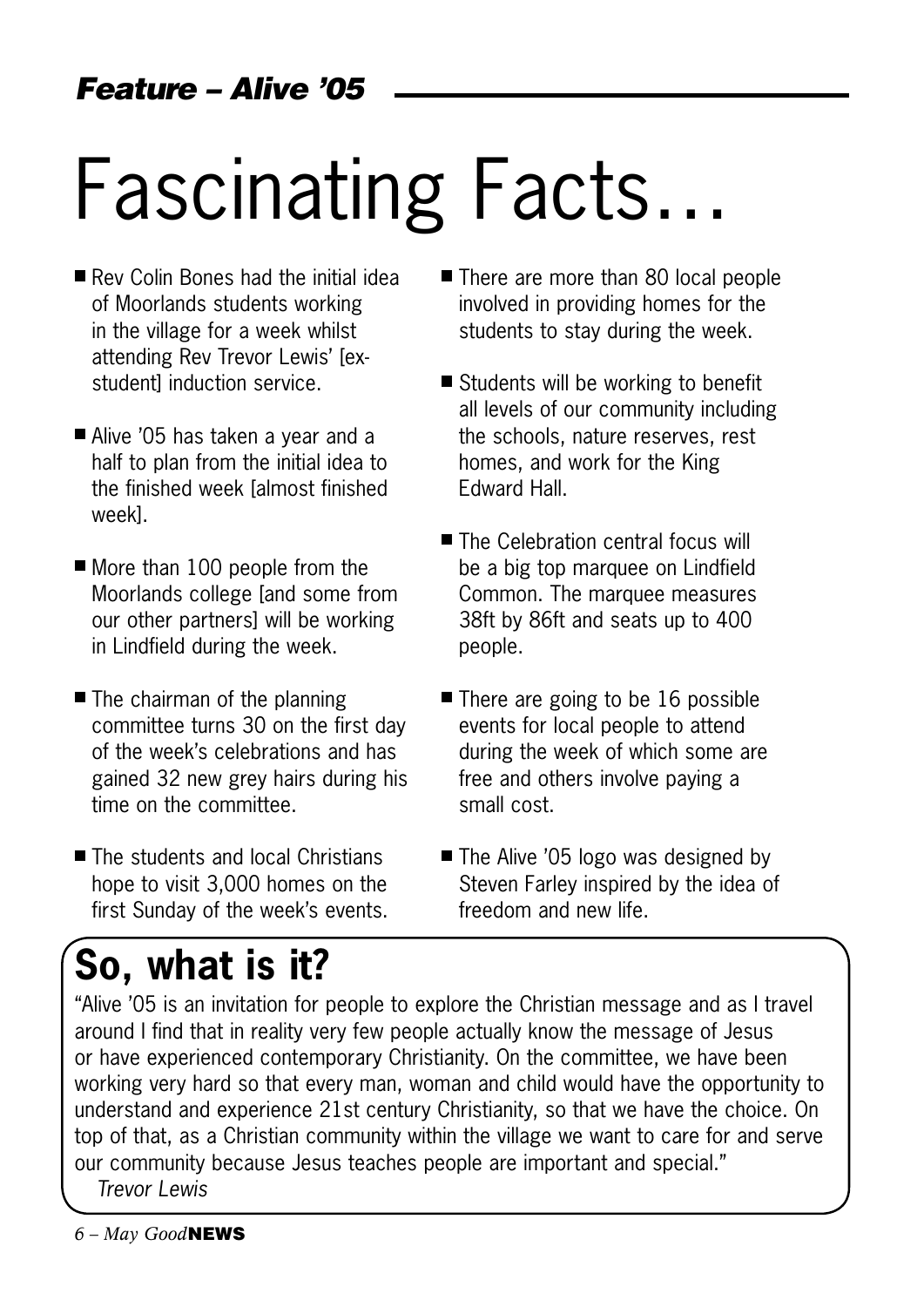

# The Highlights!

**Detailed programmes will be readily available and distributed around the village soon anyway, but here is a taster of what is going on at Alive '05. Check out the website or your personal Alive '05 guide for more information.**

- Comedian **Syd Little** will be bringing a touch of Buddy Holly to the **Big Top on Lindfield Common** on the **first Sunday night of Alive '05**. Best known for being one half of the TV comedy duo **Little and Large, Syd** will be the celebrity speaker at the guest service and he will be bringing his guitar along too. Syd became a Christian 10 years ago after talking with other Christian comedians following the death of his son from a drugs overdose
- Ouiz and Chips men's night at the **Bent Arms** on **Monday May 23**
- Cracking the **Da Vinci code:** Lecturer in theology and church history **Dr Garry Williams** gives a talk on the code in the **Big Top** on **Wednesday night, May 25**
- Another well known Christian. **Fiona Castle**, will be speaking at a daytime event for parents of the under fives. The widow of TV's **Record Breakers** host and trumpeter **Roy Castle**, Fiona will talk about the trials and tribulations of being a parent on **Thursday May 26**
- **Taste it:** Friday night concert youth event in the **Big Top** with tickets on the door, **May 27**
- **Family Fun on the common** with Tug of War, clowns and bouncy castle on **Saturday afternoon, May 28**
- PLUS: **Film night** and **movie matinee; men's ramble** and **pub lunch; barn dance; multi media event** and special **after school club** sessions
- $\blacksquare$  For up to date events listings and contact details check the Alive '05 website: **www.alive05.info**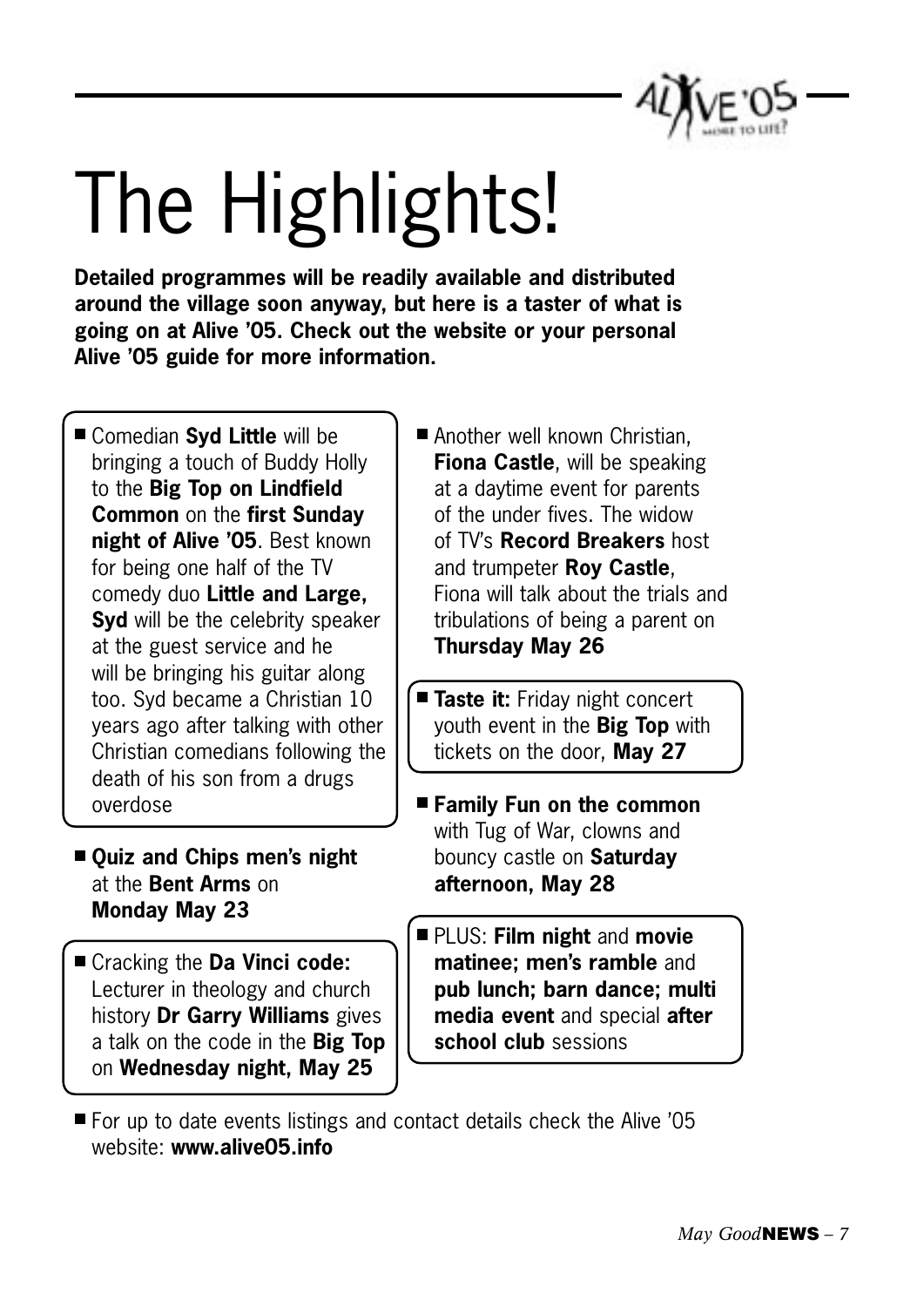## The Fellowship

**Please note there is a change to our published programme.** We shall meet on Wednesday 18th May at 2.45pm but will not be holding a Charity Lunch as advertised but instead we will be showing a video about the work carried out at Great Ormond Street Hospital for children.

Tea and cakes will be served and our Bring and Buy stall will operate. A retiring collection will be taken with the donations going to the Hospital as our main Charity for the year.

#### **Congratulations!**

Our warmest Congratulations to **Rosemary Underhill** and **Harry McCleery** on their recent Engagement. They plan to marry in our church on July 23rd. Great news!

...and **Dan McQuillin's** company, **Broadcast Bionics**, has been awarded a **2005 Queen's Award for Enterprise**, for one of its products. Well done!

**Gladys Porter** wishes to thank everybody in the church fellowship for their prayers, cards and loving sympathy following the death of her younger sister, Dorothy, in March.

**Our sympathy goes to Gladys & Paul Porter**; Gladys' younger sister died recently.

**Congratulations to Marian Tingley** who has been offered a teaching post at Sackville school in East Grinstead from July.

#### **Bereavement**

We offer our love and sympathy to **Ann and David Elvin and the family** on the recent death of Ann's motherin-law Rose. The thanksgiving service was held on 15th April.

### Balcombe United Reformed Church

#### **Bramble Hill, Balcombe, RH17 6HR Contact: Mrs Leonie Wren (01444 811253)**

Our main services are held at 11am on the first and third Sunday of each month and the children usually go out to Sunday School during the second part of the service. Visitors are always welcome.

Speakers for this month are as follows:-

#### **May 1st Colin Bones – Communion Service May 15th Sue Chapman**

Visitors are most welcome to join us at any time.

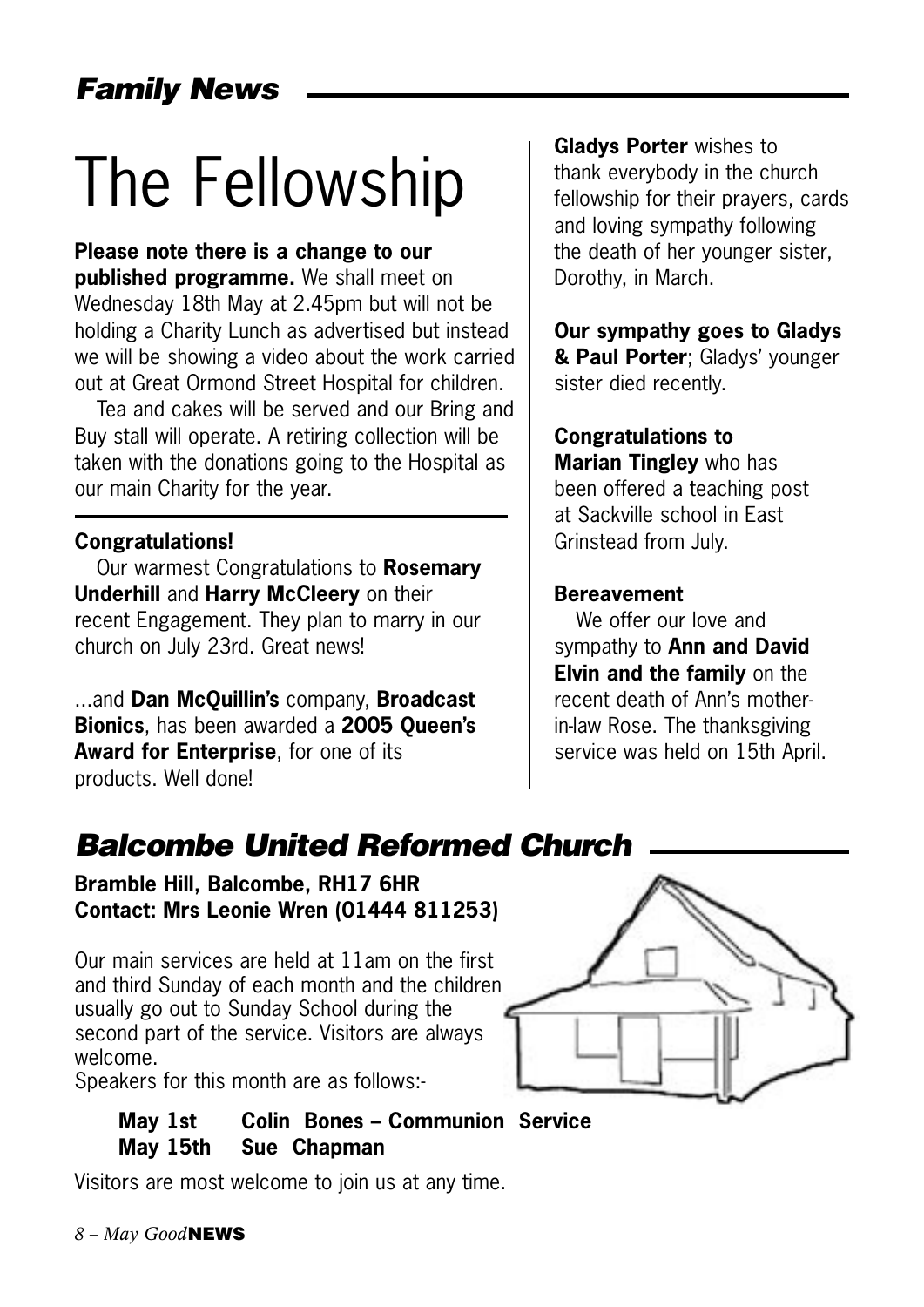# Lindfield URC Tsunami appeal raises £10k!

#### **Letter received from Tearfund:**

Thank you, on behalf of our partners in southern Asia, for Lindfield United Reformed Church's generous donation of £10,170.61, to Tearfund's South East Asia Emergency Fund. As I am sure you can imagine, we have been overwhelmed by the generosity of the support we've received: Tearfund has now received more than £8 million directly from supporters such as yourselves.

As a result, Christians in South East Asia have been able to make a large-scale, compassionate response among their own communities, providing for emergency needs such as shelter, food and clean water. Tearfund's long-term partners in the region were among the first to reach affected areas, and their work will continue for many years. The emphasis is now shifting to longer- term recovery, restoring livelihoods and rebuilding homes.

This is Tearfund's largest ever relief operation, which is bringing relief and restoring hope to some 300,000 people.

All the latest information about this can be found on our website **www.tearfund.org** in the News section.

With many thanks once again,

Philippa Holliday, Partnership Fundraiser, Tearfund.

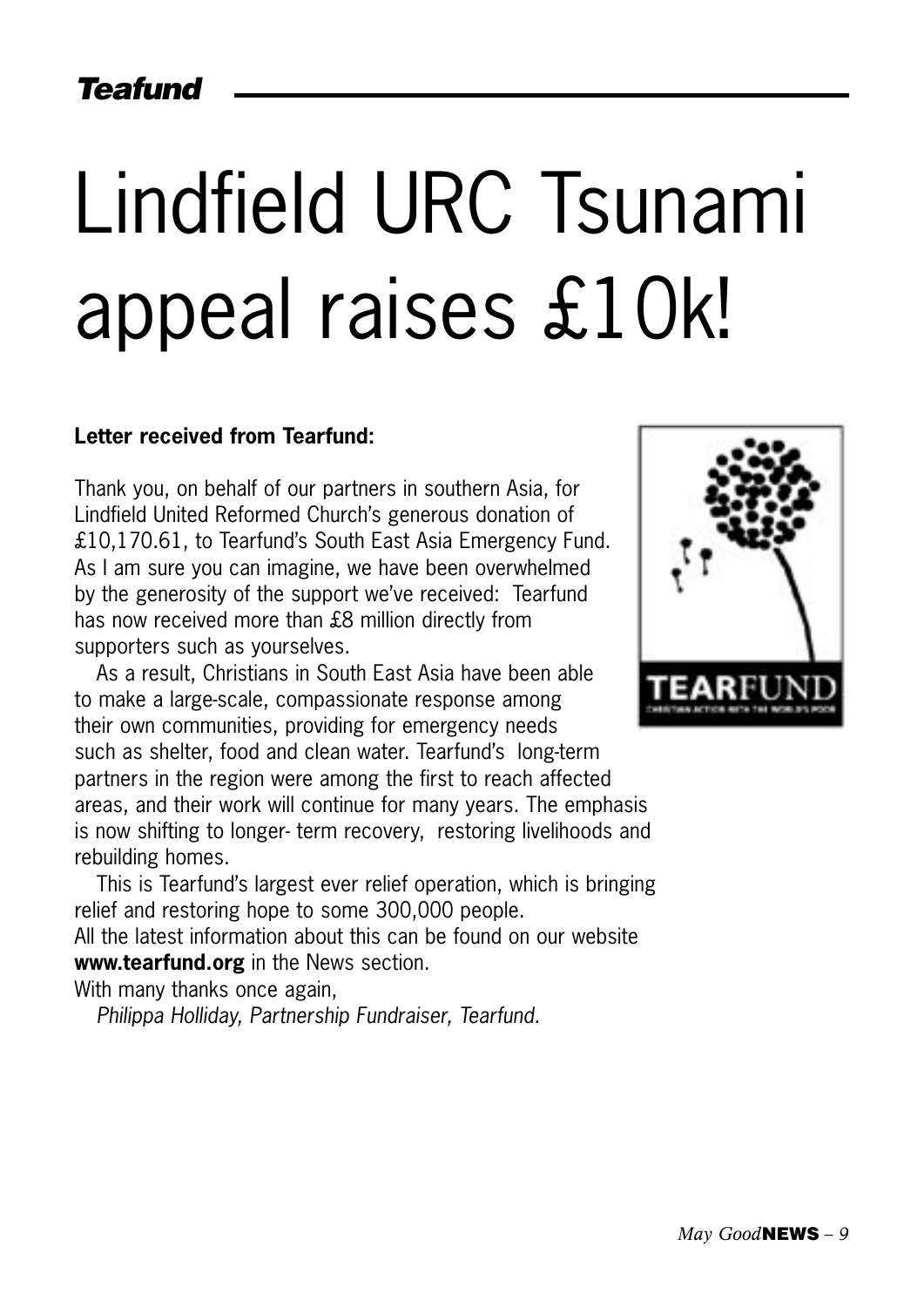## London braces itself for invasion of the worshippers!

**Based on the Mystery Shopper, where market researchers are sent out by supermarkets like Asda and Tesco to covertly check their own stores, Mystery Worshippers visit churches undercover. They file a report on, for example, the comfort of pews, warmth of welcome, length of sermon, style of music – and whether the after-service coffee has been fairly traded.**

"Our volunteers go to a church they have never been to before - and experience the service as an outsider" explains Simon Jenkins, editor of Christian webzine shipoffools.com creators of the

Mystery Worshipper. "For the church being visited, the only clue is the calling card dropped discreetly into the collection bag – bearing the picture of a masked man in Lone Ranger pose."

## Religion 'in the genes'.

**Being religious could be a genetic trait rather than learnt, a study suggests.** While environmental factors influenced faith in childhood, genes were the dominant force when they grew up, said scientists who studied 273 sets of male twins. The finding was made by researcher Laura Koenig, after interviewing 169 pairs of identical twins and 104 fraternal twins, who shared 50% of their genes. She found identical twins tended to share their twin's religious beliefs as adults – pointing to a genetic link. Fraternal twins were a third less likely to do so. Ms Koenig, from the University of Minnesota, said "Differences in religiousness are due in part to genetic differences among individuals".

London Metro 22.03.05

## **The London Men's Convention at Royal Albert Hall**

"Biblical answers to tough questions" (various speakers & subjects throughout the day)

**Saturday 14th May 2005.** 10am – 5pm. £21 - 24 per ticket

More details available from Ray Smith, who is happy to block-buy tickets if there is enough interest from local men. Tel: 01444 484427.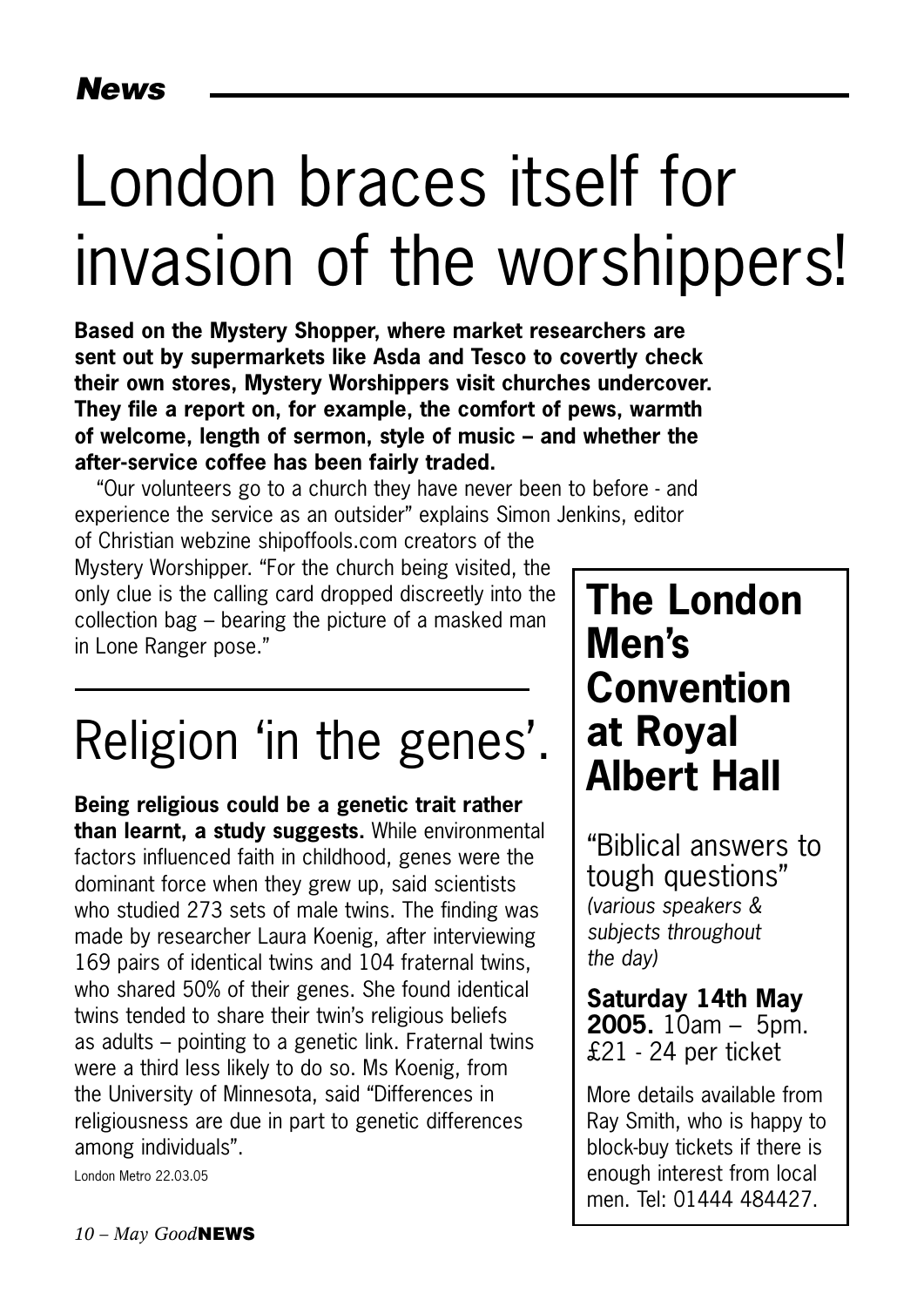### **Youthwork**



**What rules would you make if you were founding a new colony on the planet Zog? Members of our H2O group – aged ten to thirteen – came up with some thoughtful suggestions at a Sunday morning session in April.** 

The group had been looking at the rule (or Commandment) that they should respect their parents. (See Exodus 20.12 and Ephesians 6.1-4). These were some of their rules for the new colony.

- God's original Ten Commandments to be obeyed
- All disputes, disagreements and arguments to be resolved without violence
- Respect other people and their property
- Trade goods and services rather than money
- No smoking
- Respect the environment
- No vehicles to burn fossil fuel

• Use of mobile phones while driving to be prohibited

And…. as we progressed:

- All cars to be red Mini Coopers
- All paper to be vellow (this from the group given yellow paper to work on!).
- And …… all rules to be obeyed.

## THE BOYS' BRIGADE

Brighton Hove and District Battalion Registered charity number 1071122

#### Is seeking a **part-time Battalion Executive Secretary**

To support and encourage its very important Christian ministry to boys and young men in local companies and at Battalion level.

The successful candidate will have

• A commitment to the Lord Jesus Christ

- A sympathy with the object of the Boys' Brigade
- Good communication and organisational skills

Experience of working with young people and children will be desirable but not essential.

An attractive honorarium and working hours will be by arrangement. For further details and the application form, please contact Brian Stone as soon as possible 01273 594012 or email bri-bren@supanet.com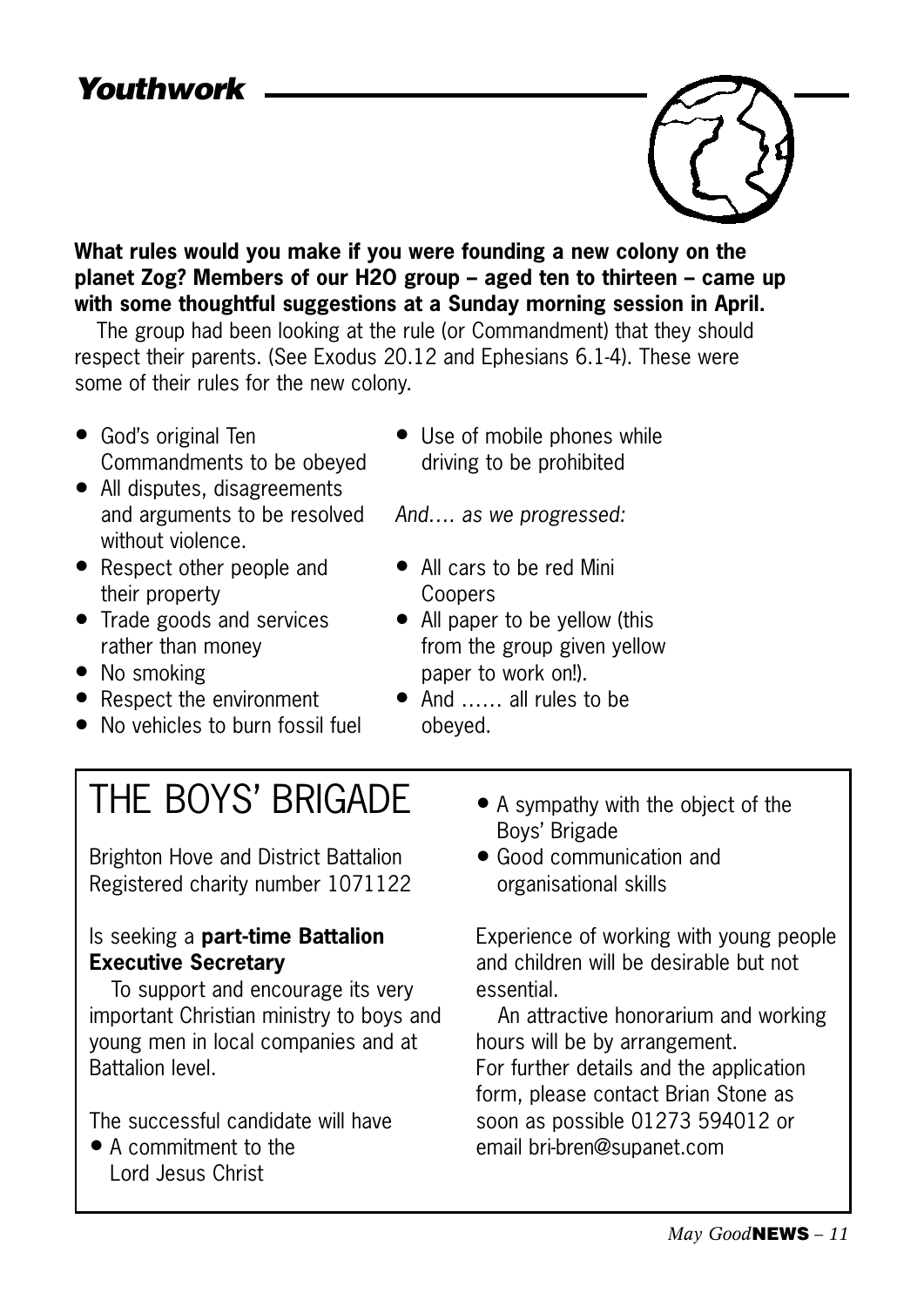### May church diary

| st<br>Sunday      | 9.30am             | <b>Communion</b><br>Adrian                | 13th<br>Friday                          | 12.30pm Lunch      | Fellowship                                               |
|-------------------|--------------------|-------------------------------------------|-----------------------------------------|--------------------|----------------------------------------------------------|
|                   | 11.00am Ron        | Cookney & Ron<br>Goodenough<br>Goodenough | 14th<br>Saturday                        | $8.45 -$<br>9.30am | Saturday<br>Morning Prayer<br>Meeting (Tiger)            |
|                   | 6.30pm             | David Goodchild<br>& David Jones          | 15th                                    | 9.30am             | David Nibloe &                                           |
| 5th<br>Thursday   | House Groups       |                                           | Sunday                                  |                    | David Jones                                              |
|                   |                    |                                           | <b>Fairtrade Stall between services</b> |                    |                                                          |
| 7th<br>Saturday   | $8.45 -$<br>9.30am | Saturday<br><b>Morning Prayer</b>         |                                         |                    | 11.00am Communion<br>David Jones                         |
|                   |                    | Meeting (EFC)                             |                                         | 6.30pm             | Adrian<br>Cookney & Ron                                  |
| 8th<br>Sunday     | 9.30am             | David Nibloe<br>& Colin Bones             |                                         |                    | Goodenough<br>(Healing<br>Service)                       |
|                   |                    | 11.00am Colin Bones                       | 19th                                    |                    |                                                          |
|                   | 6.30pm             | Communion<br>David Goodchild              | Thursday                                | House Groups       |                                                          |
|                   |                    | & Colin Bones                             | 21st<br>Saturday                        | $8.45 -$           | Saturday                                                 |
| 11th<br>Wednesday | 12.30pm Lunch      |                                           |                                         | 9.30am             | Morning Prayer<br>Meeting (URC)                          |
|                   |                    | Fellowship                                | <b>Start of Alive '05</b>               |                    |                                                          |
| 12th<br>Thursday  | 8.00pm             | <b>Church Meeting</b><br>(Church)         |                                         |                    |                                                          |
|                   |                    |                                           |                                         |                    | <b>OTHER LOCAL EVENTS</b><br><b>LISTED ON BACK COVER</b> |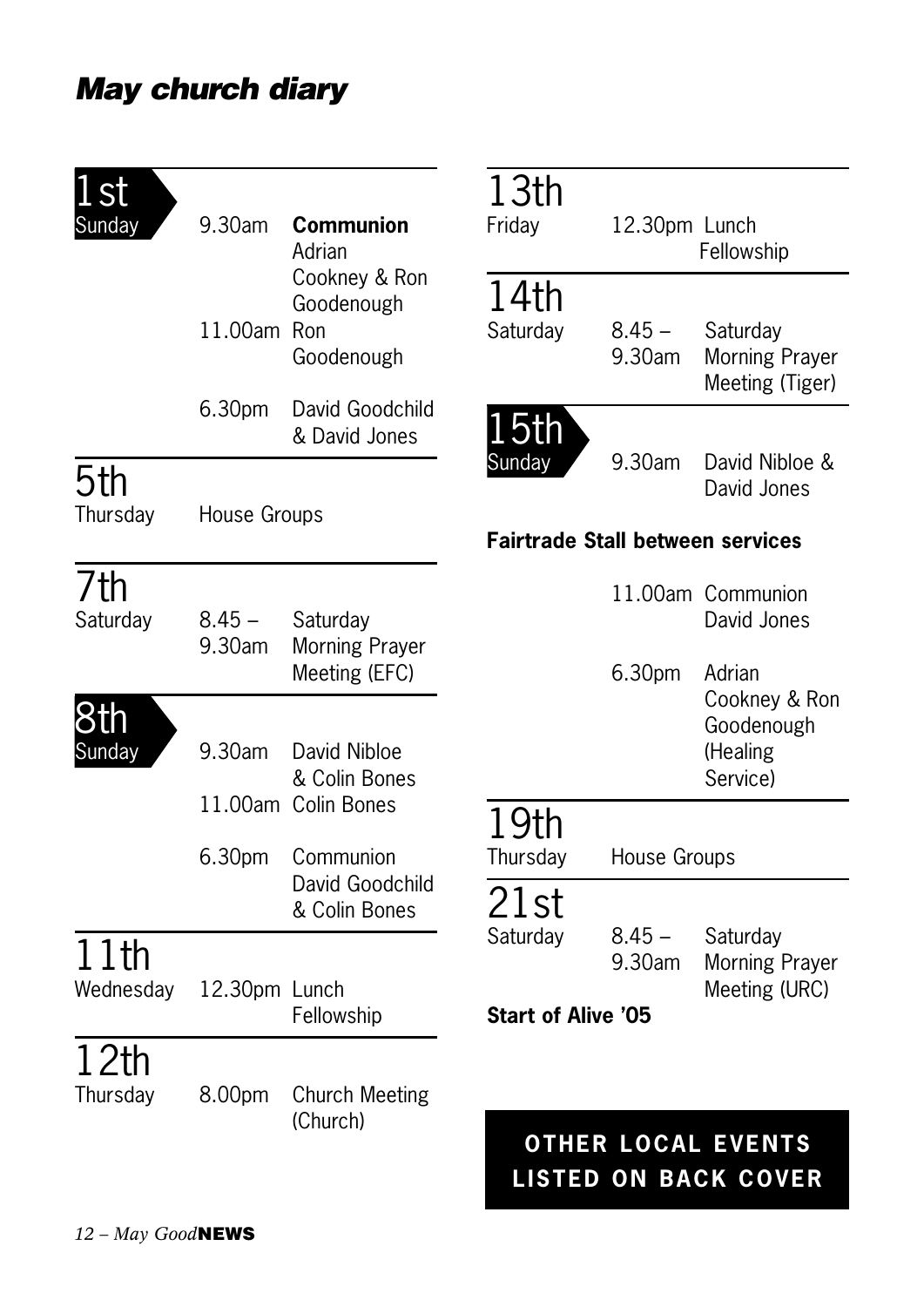

Sunday 9.30am All Age Worship on the Common 11.00am Colin Bones

> 7.00pm Service on the Common led by 3 ministers

#### **Full Mission Programme Monday - Friday**

28th

Saturday 8.45 – Saturday 9.30am Morning Prayer Prayer Meeting (EFC)



9.30am Joint Outreach Service on the Common 11.00am Colin Bones

7.00pm Thanksgiving at All Saints

## Sunday services explained...

The **9.30am service** is an opportunity for all age groups to join in a relaxed informal time. There is a crèche, and after about 20 minutes children and young people up to age 14 go out to their own groups on most Sundays.

**Coffee** is normally served between the morning services and after the evening one.

The **11.00am service** is usually more set and formal.

At **6.30pm** it is sometimes a celebration, sometimes a quieter ministry time and sometimes an open communion service or something quite different!

**Personal prayer** is available after every service. Prayer requests and brief statements of praise for answered prayer can be put in the red book on the concourse table. We can also offer personal prayer ministry at home or in hospital.

We **do not take up an offering** during the services, but all those wishing to give are invited to place a gift in one of the bowls at the doors before or after the service. Thank you.

Cassette **recordings of services** can be borrowed free from the church.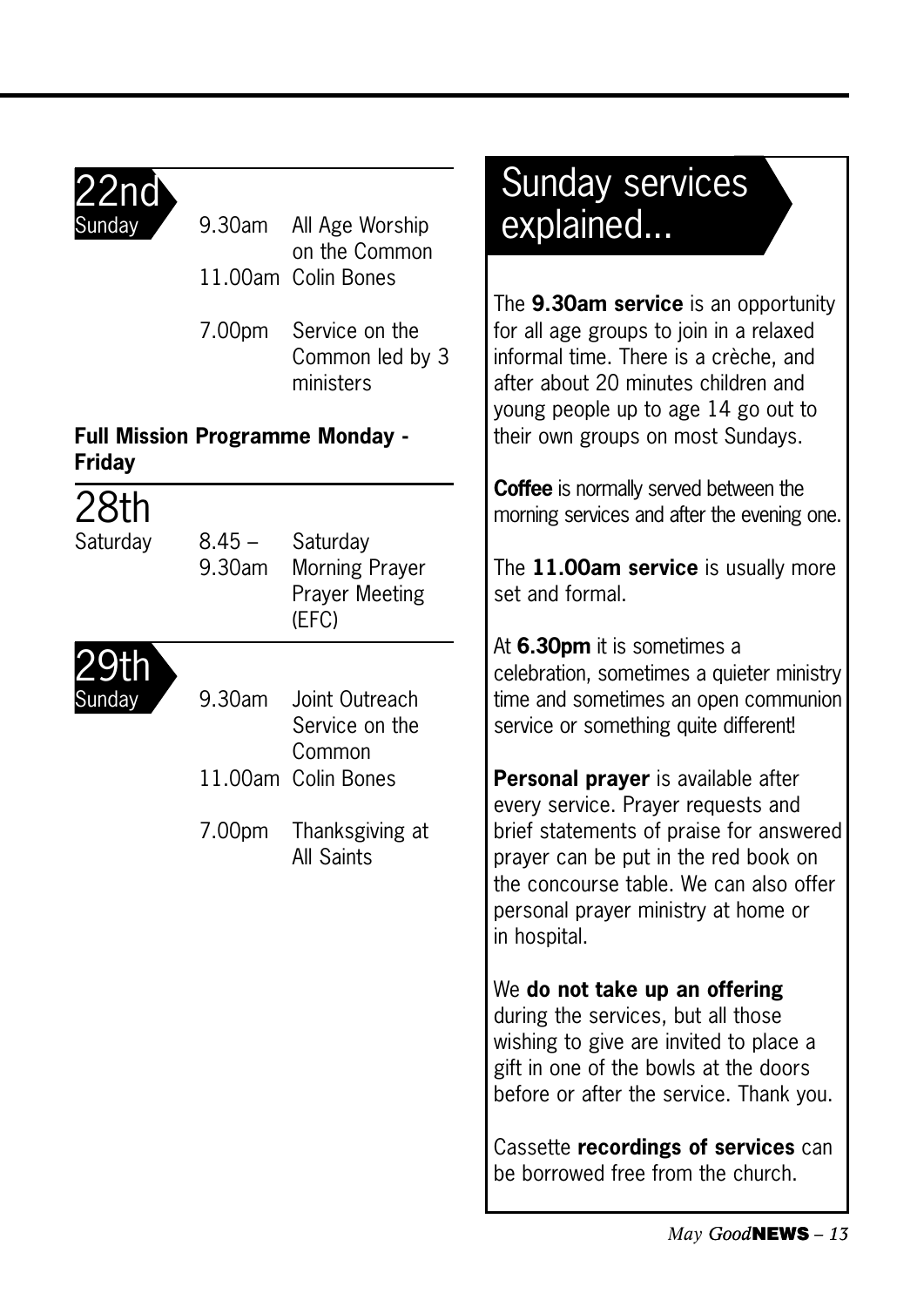### Monthly Mission Support



## Open Doors – Serving Persecuted Christians Worldwide

**Open Doors is celebrating its 50th anniversary this year. In 1955 Brother Andrew smuggled Bibles to Eastern Europe and since then the ministry has expanded so that now they are working in 45 countries where Christians are consistently persecuted because of their faith.**

These are examples of the kind of help they provide:

- Deliver Bibles, commentaries, reference books, teaching materials, children's Bibles, Christian literature, evangelistic aids, and hymn books
- Provide pastoral and discipleship training, including formal theological training
- Conduct seminars on Christian living, family life and how to thrive under persecution
- Run Bible-based literacy courses
- Supply equipment and vocational training to help widows, families of prisoners of conscience, the displaced and the unemployed to earn a living
- Provide legal aid and spiritual and emotional comfort to prisoners and their families
- Finance and supply equipment to pastors, churches and Bible colleges
- Supply printing presses, radios, cassette players,

photocopiers, audio-visual and transport equipment

- Sponsor Bible colleges, reconciliation ministries and restoration centres for Christian refugees, widows and orphans
- Support trauma counselling for Christians living in violent and war-torn areas.

They also work to inform and motivate the Church in the free world to assist persecuted Christians, with special emphasis on mobilising Christian young people.

For more information please see the missions board and take the leaflets or visit their web site **www.opendoorsuk.org** or the youth site **www.opendoorsuk. org/underground/**

If you would like to give towards the work please use the special envelopes marked 'Monthly Mission Giving' and place your gift in the offertory at any service during the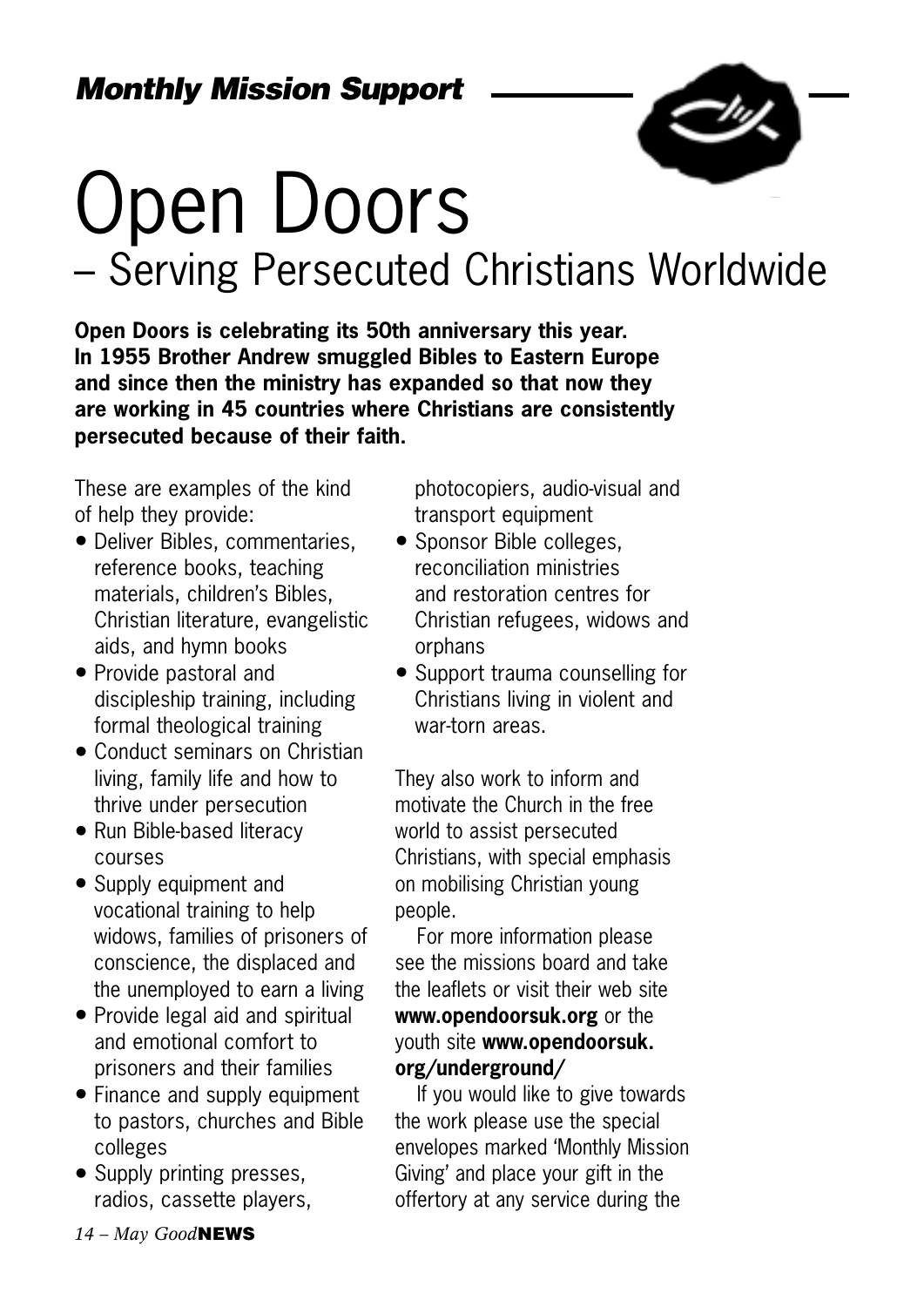month. Please complete a Gift Aid Slip if appropriate.

Open Doors is the world's largest outreach to persecuted Christians. They work in the most high-risk places for Christians on

#### **How we help in Africa:**

- Bibles and literature
- Ministry and theological training
- Family life and Christian living seminars
- Bible-based literacy courses
- Practical aid
- Specialist projects

#### **CENTRAL ASIA**

- Azerbaijan
- Chechnya
- Mid-Volga
- North Caucasus
- Tajikistan
- Turkmenistan
- Uzbekistan

#### **How we help in Central Asia:**

- Bibles and literature
- Ministry training
- 'Standing Strong through the Storm' and other Christian seminars
- Practical aid
- Specialist projects

#### **EAST ASIA**

- China
- India

#### **Our mission and ministry**

We believe that all doors are open and our ministry focuses on high-risk areas where Christians are living under restriction or persecution.

earth, where the Gospel costs the most.

Projects are extensive, seeking to support Christians where the Church is often forced underground.

- Indonesia
- Philippines
- Vietnam
- Other countries unnamed for security reasons

#### **How we help in East Asia:**

- Bibles and literature
- Ministry and theological training
- 'Standing Strong through the Storm', Family life and Christian living seminars
- Bible-based literacy courses
- Practical aid
- Specialist projects

#### **LATIN AMERICA**

- Colombia
- Cuba
- Mexico
- Peru

#### **How we help in Latin America:**

- Bibles and literature
- Ministry and theological training
- 'Standing Strong through the Storm' and other seminars
- Bible-based literacy courses

• Specialist projects

#### **MIDDLE EAST**

- Israel/West Bank & Gaza
- Other countries unnamed for security reasons

#### **How we help in the Middle East:**

- Bibles and literature
- Ministry training
- Bible-based literacy courses
- Practical aid
- Specialist projects

#### **THE GULF**

- Iraq
- Afghanistan
- Arabian Peninsula
- Other countries unnamed for security reasons

#### **How we help in the Gulf:**

- Bibles and literature
- Ministry training
- 'Standing Strong through the Storm' and other seminars
- Bible based literacy training
- Practical aid
- Specialist projects

We also work to inform and motivate the Church in the free world to assist persecuted Christians, with special emphasis on mobilising Christian young people.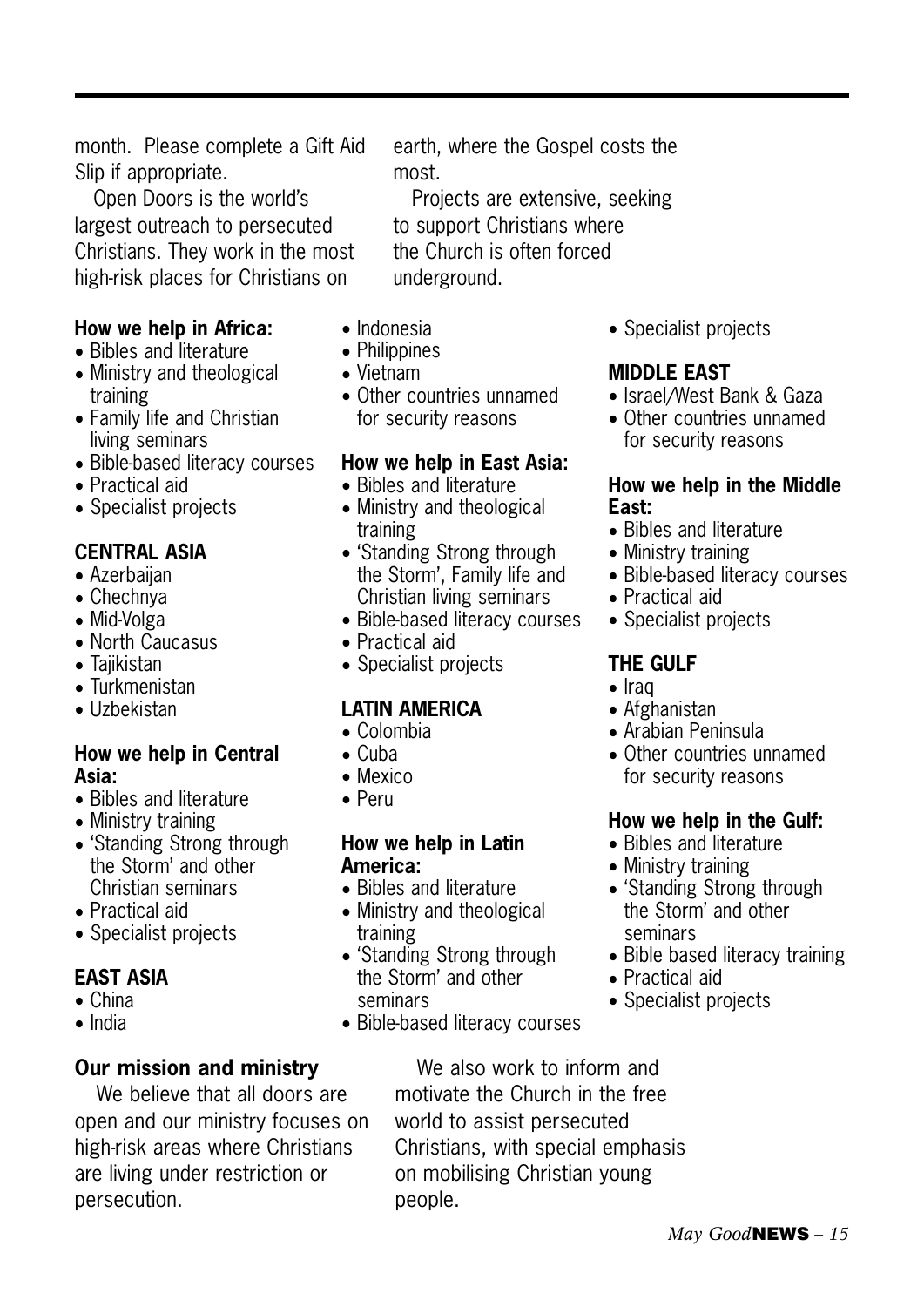## Election Special!!

**Our elections are now scheduled for 5th May. We are fortunate in the UK in being generally confident that they will be free and fair, that is assuming efforts have been made to avoid the sort of interference with postal ballots that was seen recently in Birmingham. Spare a thought then for the citizens of some countries who have no vote or where the elections are so rigged that they might as well not have one. Zimbabwe springs readily to mind, remembering its elections of 31st March. A recent letter in the "Metro" (7th April) compared the UK and Zimbabwe situation:-**

"What do these people [in UK] know about vote rigging? When your opposition supporters are under constant threat of violence; when your police, army, judiciary, election monitors and media are government propagandists; when it is against the law to hold a political meeting of more than three people; when your foreign election observers are from only friendly countries; where you have to join the government party to get food aid and when the government wins some constituencies by higher margins than the total votes cast, then you can start using the word 'rigging'." (A Zimbabwean in London)

How ironic it was to see Robert Mugabe at the Pope's funeral on 8th April. In March he had called the Pope's

representative in Bulawayo, Archbishop Pius Ncube, a "half-wit"!! The Archbishop had called for a peaceful uprising against President Mugabe's repressive regime, similar to the "Orange revolution" in Ukraine. A mission of 60 non-EU ecumenical peace observers (from World Council of Churches and All African Conference of Churches) concluded that the Zimbabwe elections were not fair, but applauded "the voters who turned out in millions, showing civic responsibility and endurance, although a huge number were denied the possibility to vote". UK's Jack Straw also condemned the elections as "seriously flawed".

How lucky we are in UK where local churches are being encouraged to host "Question Time" style meetings

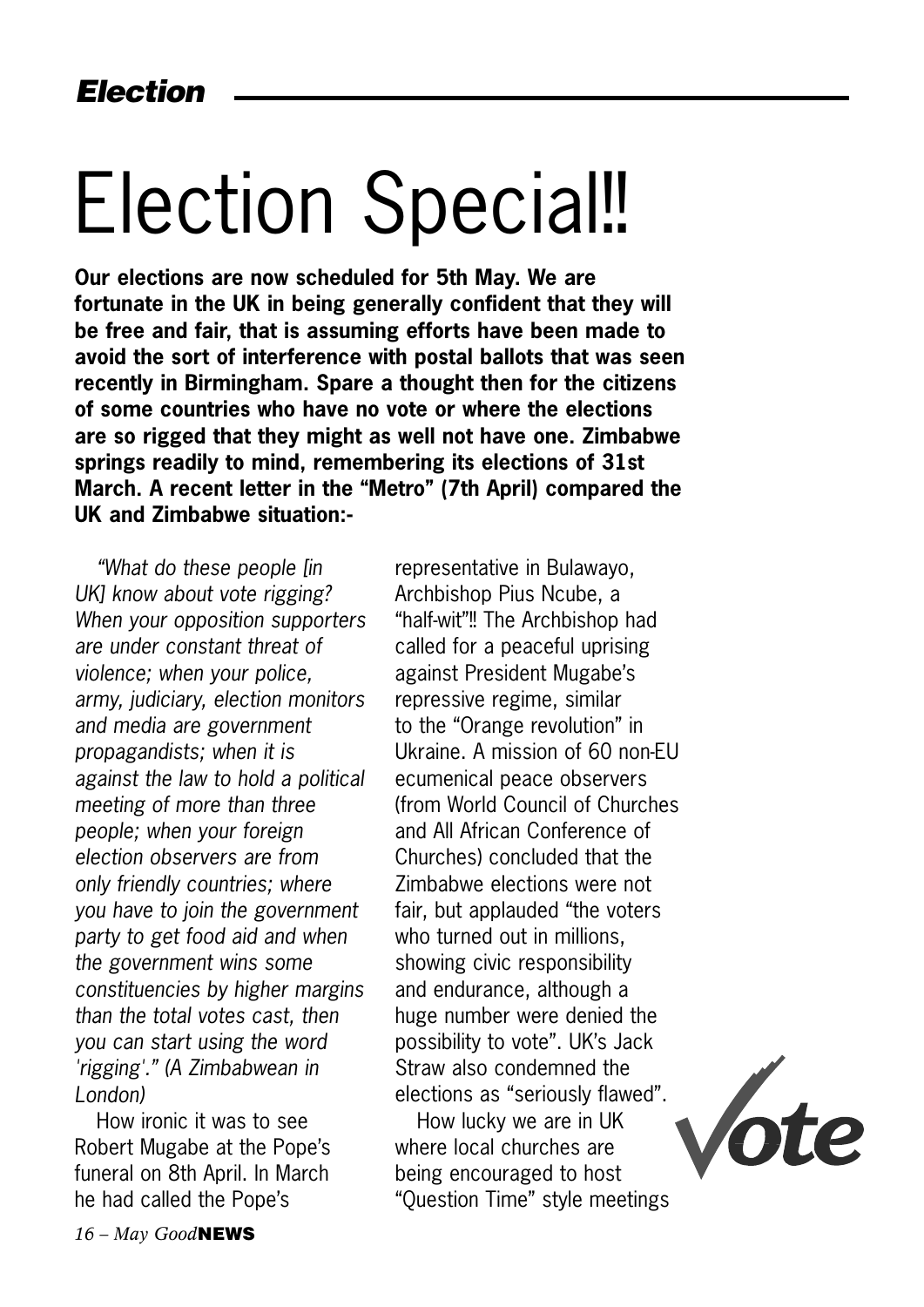

for parliamentary candidates (see below). The aim is to give people of all faiths or none the opportunity to cross-question those standing for office about issues of social justice, ethics, manifesto promises and social purpose.

(see: www.churcheselection.org.uk). Please pray for our whole election process on 5th May, but pray also for those in countries like Zimbabwe whose voting rights have been so abused. Martin Hall

# Local Christians debate politics

**Friday evening 15th April saw around 150 mostly village residents attend a Christian Election Forum at the King Edward Hall. The purpose of the evening was to enable local people to question the four candidates who have been selected from their party to stand as our local Member of Parliament .** 

The questions covered everything from a Sustainable Local Environment, European Common Market, Euthanasia, Abortion, Immigration, BBC and the licence fees to support for the Family.

A lively debate was held and the candidates spoke openly, honestly and freely, giving their views and opinions on this wide range of subjects.

Speaking with a few people afterwards I gained the impression that people will now be able to use their vote with greater knowledge and understanding of the issues.

Peter D Ford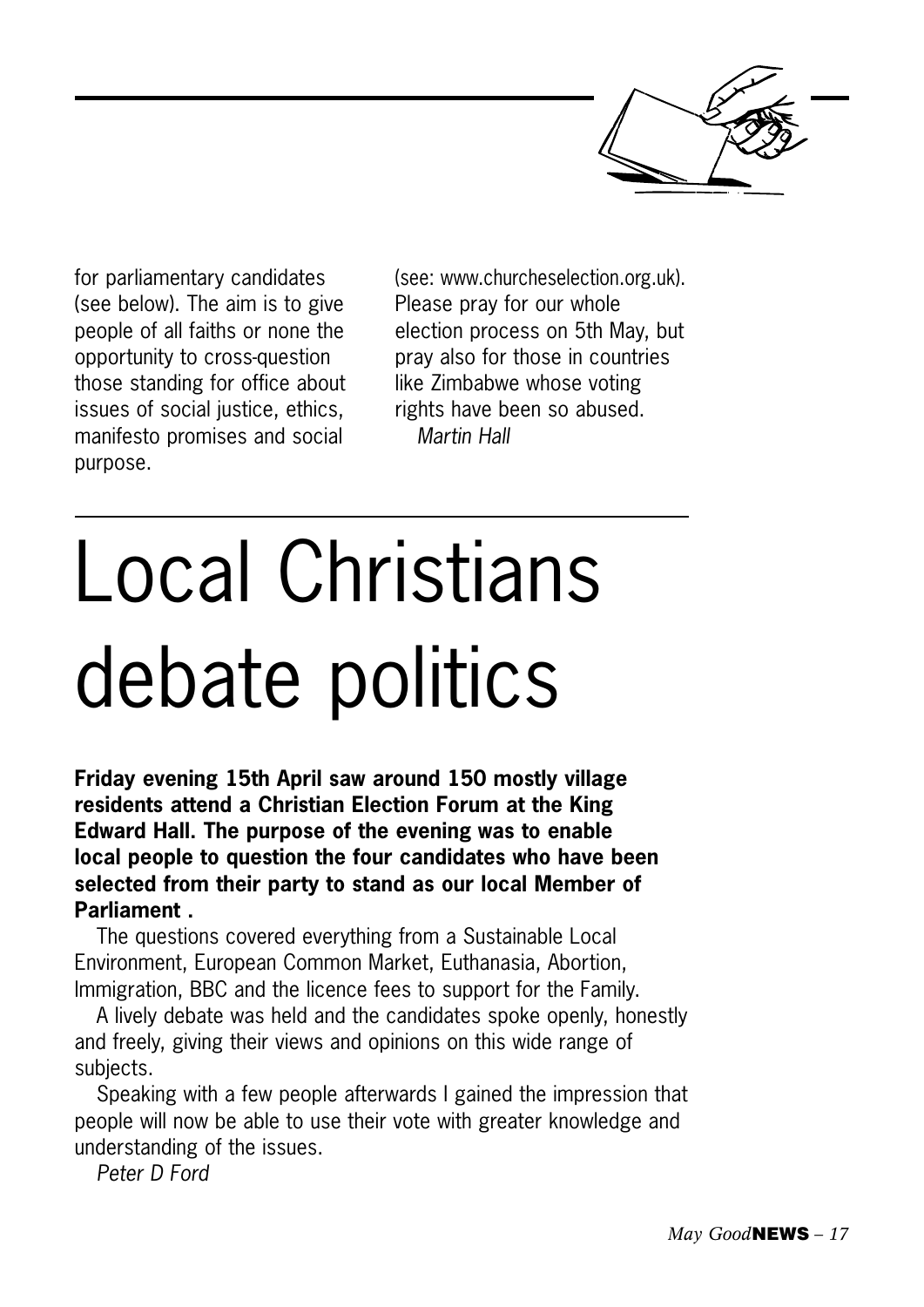Sermon notes...

# May services – what's the preach?



**May promises to be a very exciting month as we work towards and engage in our mission – Alive '05. On the three Sunday mornings leading up to Alive '05 we look at working together as a congregation as we approach the mission week, through a short series on the book of Nehemiah. The Alive '05 services look to be interesting and varied with something for all.**

The evening services take in two of the Alive '05 services and are complemented by an interesting mix - Praise & Prayer, a healing service and the start of a series on the seven miracles in John's gospel.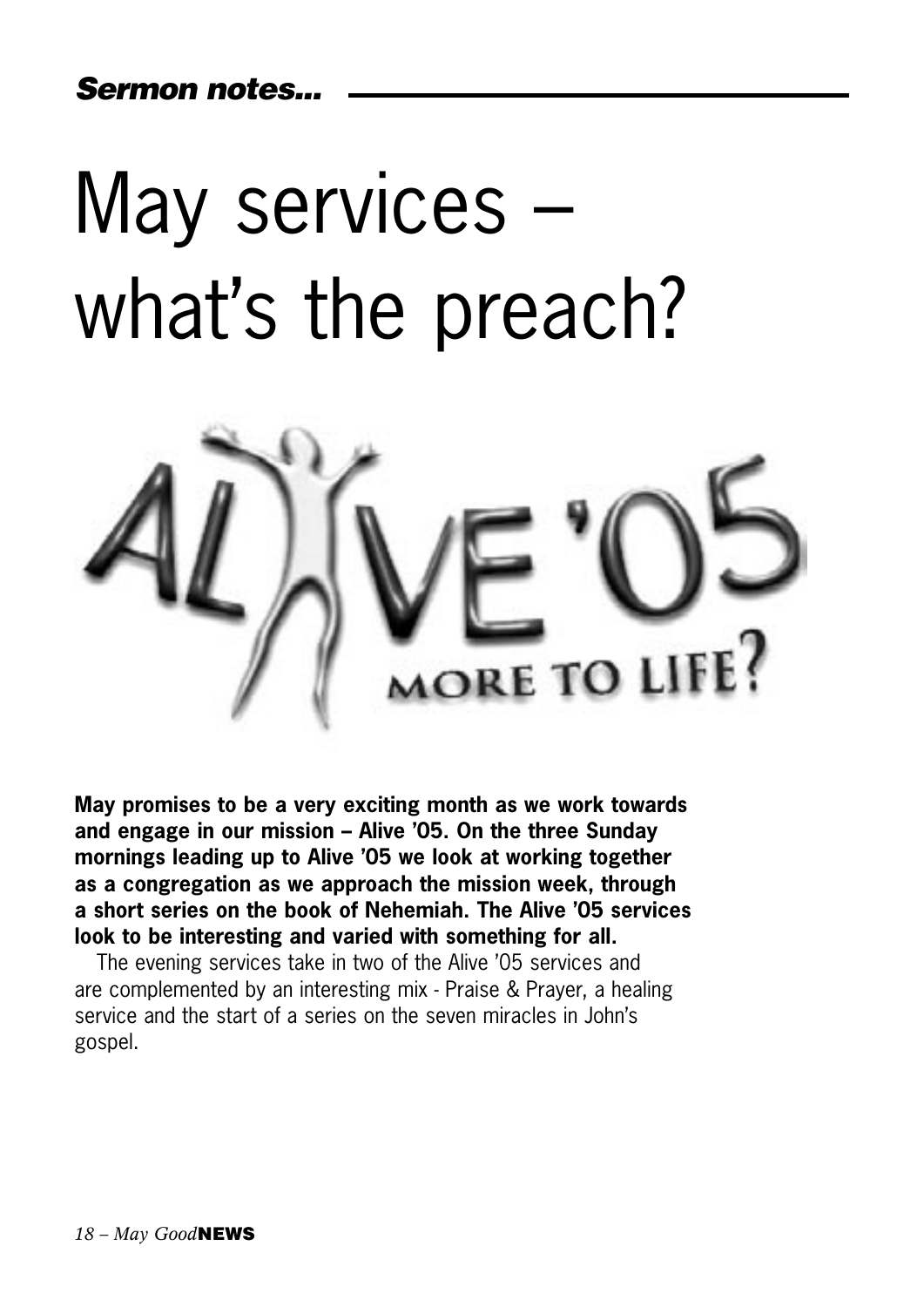#### **1ST MAY – HOLY COMMUNION NEHEMIAH SERIES BEGINS**

**9.30 am** – Holy Communion **11.00 am** – Morning Worship

### Nehemiah Chapter 3

– Building together The vision to build together becomes a reality. The overall picture demonstrates a unity of intention by the people. We see here a unity and diversity which should characterise the work of the church Preacher – Ron Goodenough

**6.30 pm** – Praise & Prayer led by David Jones

#### **15TH MAY – HOLY COMMUNION 9.30 am** – Morning Worship **11.00 am – Holy Communion**

### Nehemiah Chapter 6

– Completion of the task Unity leads to a wonderful scale of achievement. Preacher – David Jones

**6.30 pm** – Healing Service led by Ron Goodenough

#### **29TH MAY –Alive '05 SERVICES 11.00 am**

– 'CELEBRATION OF LIFE' Open-air event at the Big Top on the Common. Led by Moorlands Worship Team

**6.30 pm** – Alive '05 Joint Service of Thanksgiving 'WHAT NEXT?' at All Saints

#### **8TH MAY – JIGSAW SUNDAY**

**9.30 am** – Jigsaw for children & Morning Worship **11.00 am** – Morning Worship

### Nehemiah Chapter 4

– Overcoming obstacles together Flexibility, faith and rallying together to overcome obstacles and opposition to the work of building give a model for working together as a church today. Preacher – Colin Bones

#### **6.30 pm** – **Holy Communion**

Signs for Today – Transformation

John 2: 1-11 Preacher – Colin Bones

#### **22ND MAY – Alive '05 BEGINS**

**9.30 am** – Alive '05 Commissioning Service - All-age worship at the Big Top on the Common. Led by Moorlands Worship Team & Lindfield Ministers **11.00 am** - Alive '05 Service Preacher – Dotha Blackwood (Moorlands College)

**7.00 pm** – Guest service on the Common

Is Life a Journey? Drama, dance, musical performance etc.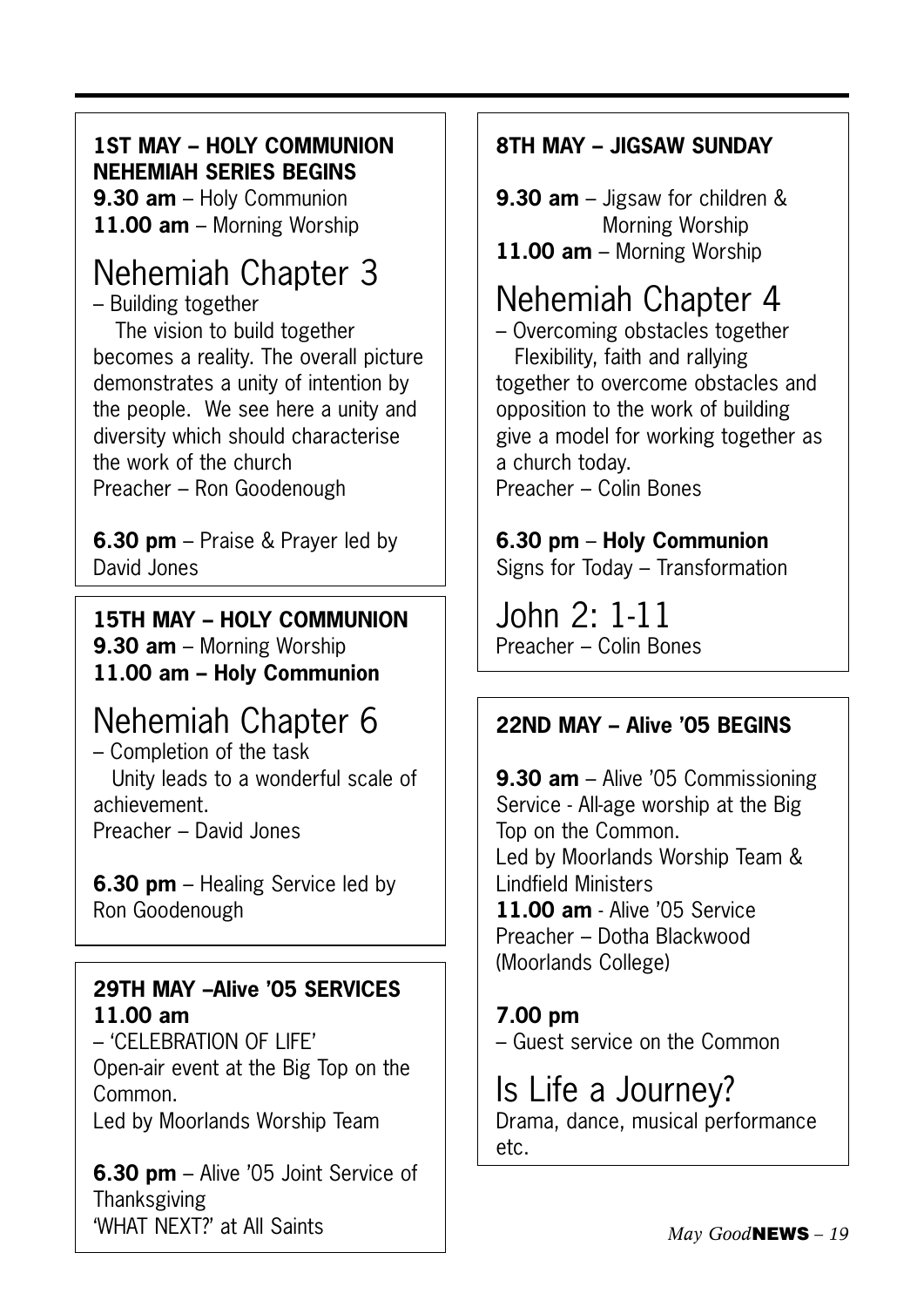## Back down to earth!

**Where else can you sing Boney M songs, eat Turkish Delight ice-cream and see respected elders of the church dancing in the aisles? Where else but Spring Harvest in Minehead!**

After a good time at Spring Harvest last year, I eagerly signed up last June to go again this year. However, as the time drew near, there was a part of me that wasn't too sure I was ready for a Butlin's chalet and a Big Top filled with thousands of people worshipping with their arms in the air…

Spring Harvest is so big, it can be overwhelming and so good, there is the risk of being taken up on a spiritual high, only to drop back to earth with a thump when you return.

However, for me this year, it was just excellent. Over the years I've learned to take the Big Top as it comes, taking part only if I feel led to and the teaching was simply good, solid feeding to send us back out into our "Strange Land" more equipped to stand firm for what we believe. I was personally encouraged to get my own life re-centred around God, making more time for Him in my hectic lifestyle.

We had excellent Bible teaching on the book of Daniel by Chris Chia, a pastor from Singapore, though I chose the lazy option of sitting on the sofa watching that on the TV, before going off to the "life application" bit in a "zone". I also went to a couple of "Walking the Talk" seminars in the afternoon and it was in the evening celebration that we all got to sing "By the rivers of Babylon" as part of the "Singing a Song in a Strange Land" theme.

In the afternoon there was also time to relax - I ended up going for a couple of walks on the beach (which was when we found the Turkish Delight ice-cream!) and spent lots of time with others from the church family, particularly after the evening celebration when we ended the day discussing what we'd learnt over coffee and biscuits.

Suzy Jacques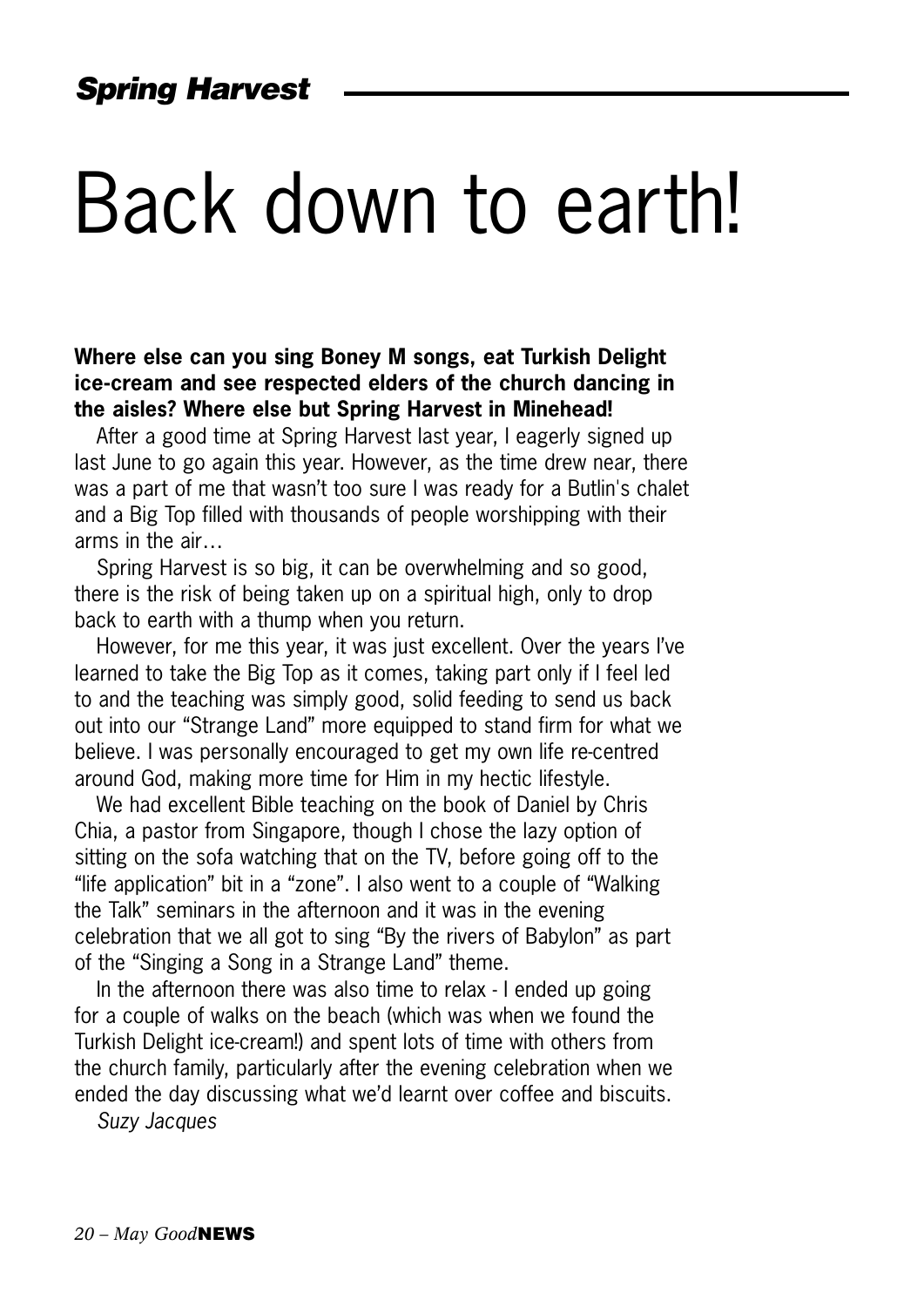

Equipping the Church for action

**I thank God for Spring Harvest; it is like a spiritual booster pack, as well as being a great opportunity to spend time with Christian friends.This year at Minehead was no exception. For once, I didn't charge around like a headless chicken, trying to go to every seminar that looked the least bit interesting, but I really enjoyed what I chose to attend.** 

The morning Bible studies were led by a delightful Chinese Pastor from Singapore, who had us laughing with his captivating sense of humour, and yet brought to life the book of Daniel and made it so relevant for us today. The theme for the week, "Sing the Lord's song in a strange land", was also very helpfully put over in the Everyday Life Zone led by Ruth Dearnley and Steve Chalke. Ruth (an Anglican Clergy's wife) and Steve (a Baptist Minister) made an amusing doubleact, but more importantly challenged us about living out the Christian life within the world which is so far removed from the things of God (a strange land).

The evening celebrations in the Big Top are always such an encouragement, to be worshipping God along with several thousand like-minded believers. We had some excellent speakers, good drama presentations, much banner-waving and 'loud' music! They were a bit of a highlight for me this year, as I decided to join the choir who met for short rehearsals on three afternoons and were ably trained by Pat Bilbrough (wife of the singer/songwriter Dave), who, incidentally, was leading worship at the celebrations. It was great to have the opportunity to learn harmony for some modern songs. In the final Communion Service it felt like a privilege to be able to sing two of those songs to the congregation. It was a real thrill for me!

We enjoyed meals together, including a picnic outside the McQuillin's chalet Sunday afternoon, walked the sands and along the seafront into Minehead, and were very impressed by a couple of 'After Hours' theatrical presentations. Thank you, Trudy, for all your organising on behalf of us all. It was a great time!

Fo Tingley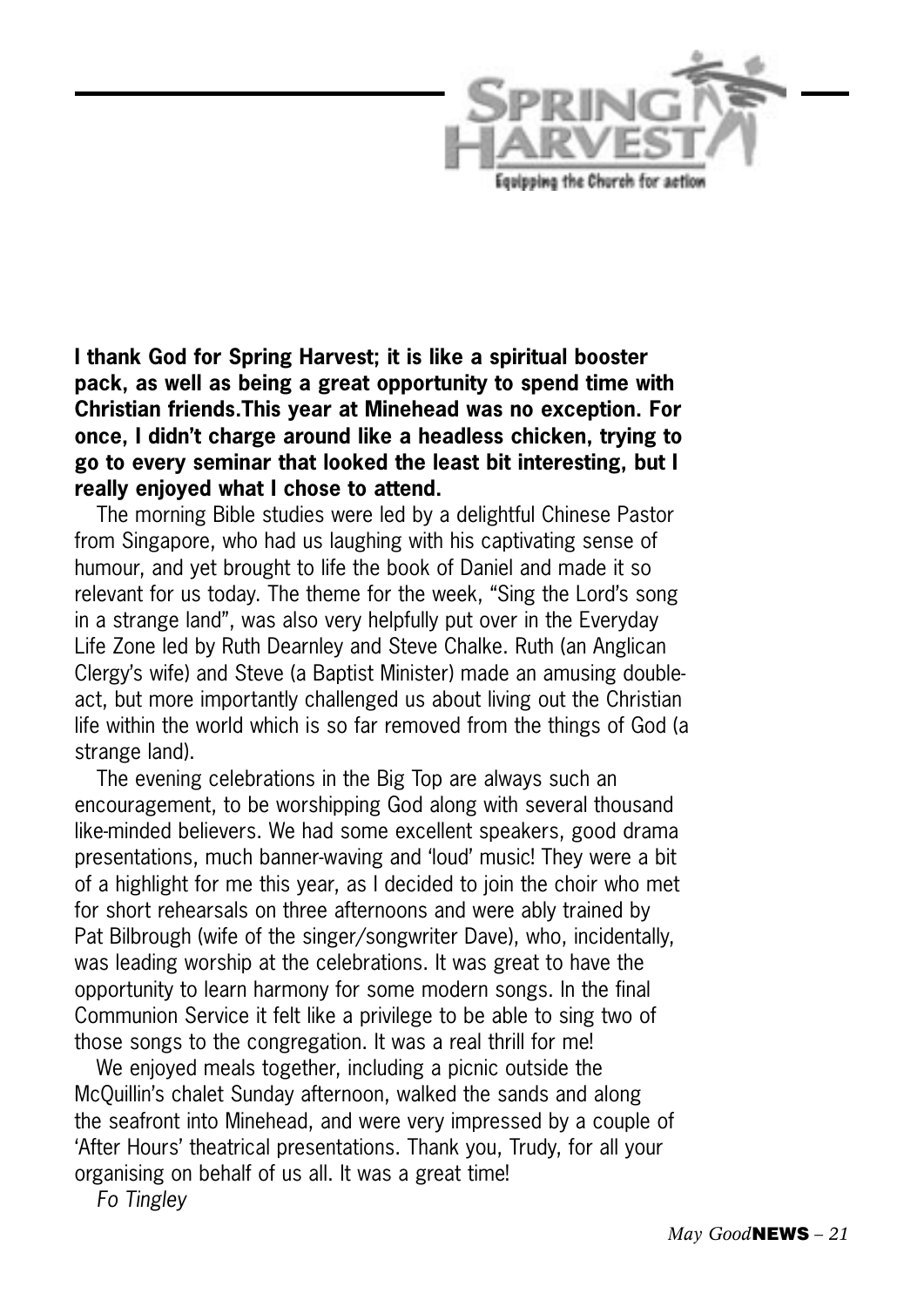## Spring Harvest 2006 **Minehead, 6 - 11 April**



**Gifted speakers unpack the Bible to deliver you fresh understanding. Talented musicians lead powerful times of vibrant worship. Tailor-made programmes for children and young people allow them to learn and explore their faith with their peers. A number of meeting styles and additional workshops give opportunity to study the way that suits you. Plus there's time to relax with your family and make new friends.**

Spring Harvest 2006 will focus on "One God – celebrating the one true God". In our uncertain and fast-changing world, the church has some strong truth claims to make – and a Big Story to talk about. We'll be looking at One God – who He is and what He's like. We'll also focus on how our understanding of God shapes how we live out our faith. We'll delve into the big issues – moral, ethical and spiritual – in society and discover what the Bible has to say about them. We'll also explore what makes Christians different and how to live in authentic, biblical and practical ways.

Spring Harvest is a fantastic time of teaching, worship, fellowship and fun from the youngest to the oldest. It would be great for as many as possible to come next year.

#### **Cost £138 per adult £125 per child**

Please sign the form by the kitchen if you are interested in coming, by Sunday 9th June

For more information see Trudy Biersteker

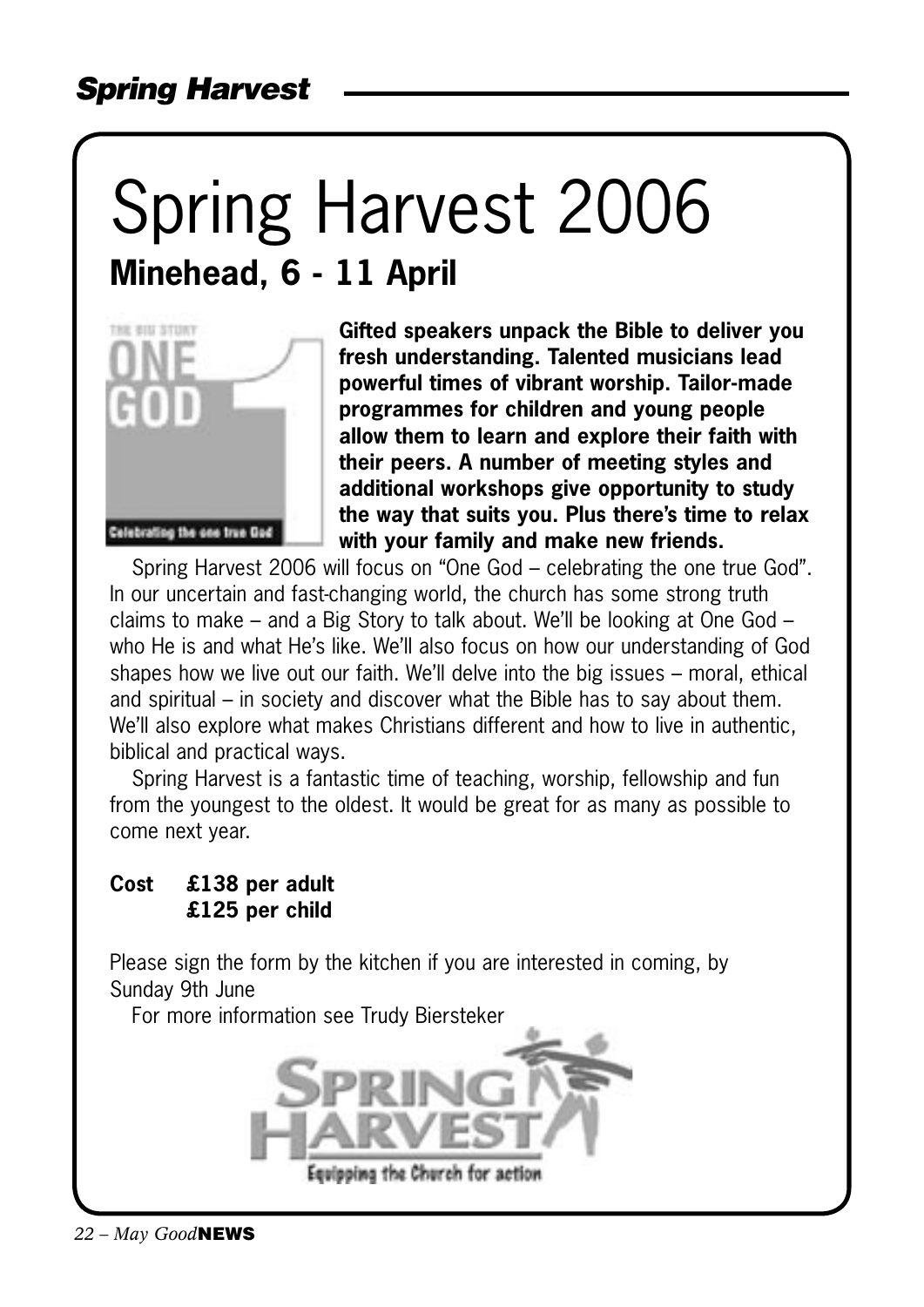# Rules of writing

## **Check out this tounge-in-cheek writing lesson!**

Writing an article, be it for a church magazine or otherwise, is not always an easy matter so here are some helpful guidelines.

- 1. Verbs HAS to agree with their subjects.
- 2. Prepositions are not words to end sentences with.
- 3. And don't start a sentence with a conjunction.
- 4. Avoid clichés like the plague. (They're old hat.)
- 5. Also, always avoid annoying alliteration.
- 6. Be more or less specific.
- 7. Parenthetical remarks (however relevant) are (usually) unnecessary.
- 8. Also too, never, ever use repetitive redundancies.
- 9. No sentence fragments.
- 10. Foreign words and phrases are not apropos.
- 11. Do not be redundant; do not use more words than necessary; it's highly superfluous.
	-
- 12. Eliminate commas, that are, not necessary.
- 13. Never use a big word when a diminutive one would suffice.
- 14. Understatement is always the absolute best way to put forth earth shaking ideas.
- 15. If you've heard it once, you've heard it a thousand times: Resist hyperbole; not one writer in a million can use it correctly.
- 16. Puns are for children, not groan readers.
- 17. Who needs rhetorical questions?
- 18. Exaggeration is a billion times worse than understatement.

#### And finally…

19. Proofread carefully to see if you any words out.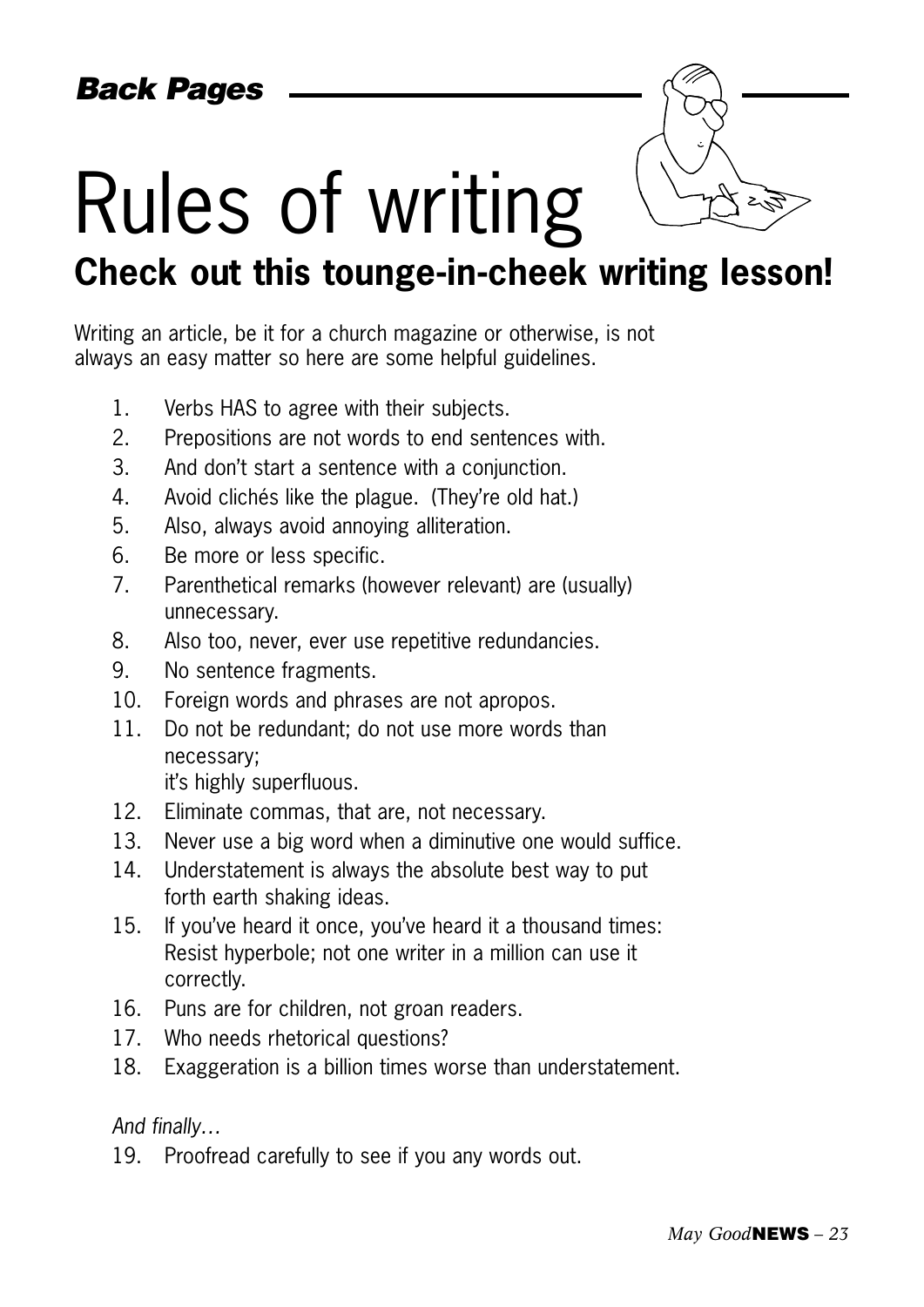# 'Pauls' Greengrocers

**This month Paul Bicknall, from 'Pauls' the greengrocer shop on the High Street, answers our questions for us:**

- **1. For how long have you run the shop?** 14 years.
- **2. What do you know of the history of the building you are in?**

 Very little. Has supposedly been a food shop for many many years.

**3. What has been you favourite customer experience?**

 Watching children grow to become adults. Gaining friendship with many loyal customers.

**4. What is your best-selling line?**

 Varies from day to day and time of year. Bananas always sell well.

#### **5. Why have a shop in Lindfield?**

 Good question!! I ask myself this on numerous occasions. In economic terms village trade is difficult to make a living but at least I can offer a personal service.

**6. What percentage of your stock is produced locally?** 30-40%.

*24 – May Good*NEWS

- **7. Total number of staff?** 4/5
- **8. What time do you have to get up for work?**  1.30am
- **9. What is your busiest day/week of the year?** Busiest day is Saturday. Busiest weeks are Christmas and Easter.

**10. Opening times?** 7:00 am – 5:30pm Monday to Saturday

## **Flower Rota**

#### **Arranging Distributing**

- May 1 Fiona Tingley Dorothy Forster 8 Boys' Brigade Betty Peter
	- 15 Audrey Saunders Jacqueline Wood
	- 22 Winifred Scopes Iris Bingham
	- 29 Jean Baxter Fiona Tingley
	-
- June 5 Heather Swann Heather Swann
	- 12 Lucy Thom Sue Tester
	- 19 Lyn Tucker Dorothy Forster
	- 26 Janet Wade Betty Peter

Many thanks for donations for Easter Flowers and also my team of helpers. Betty.

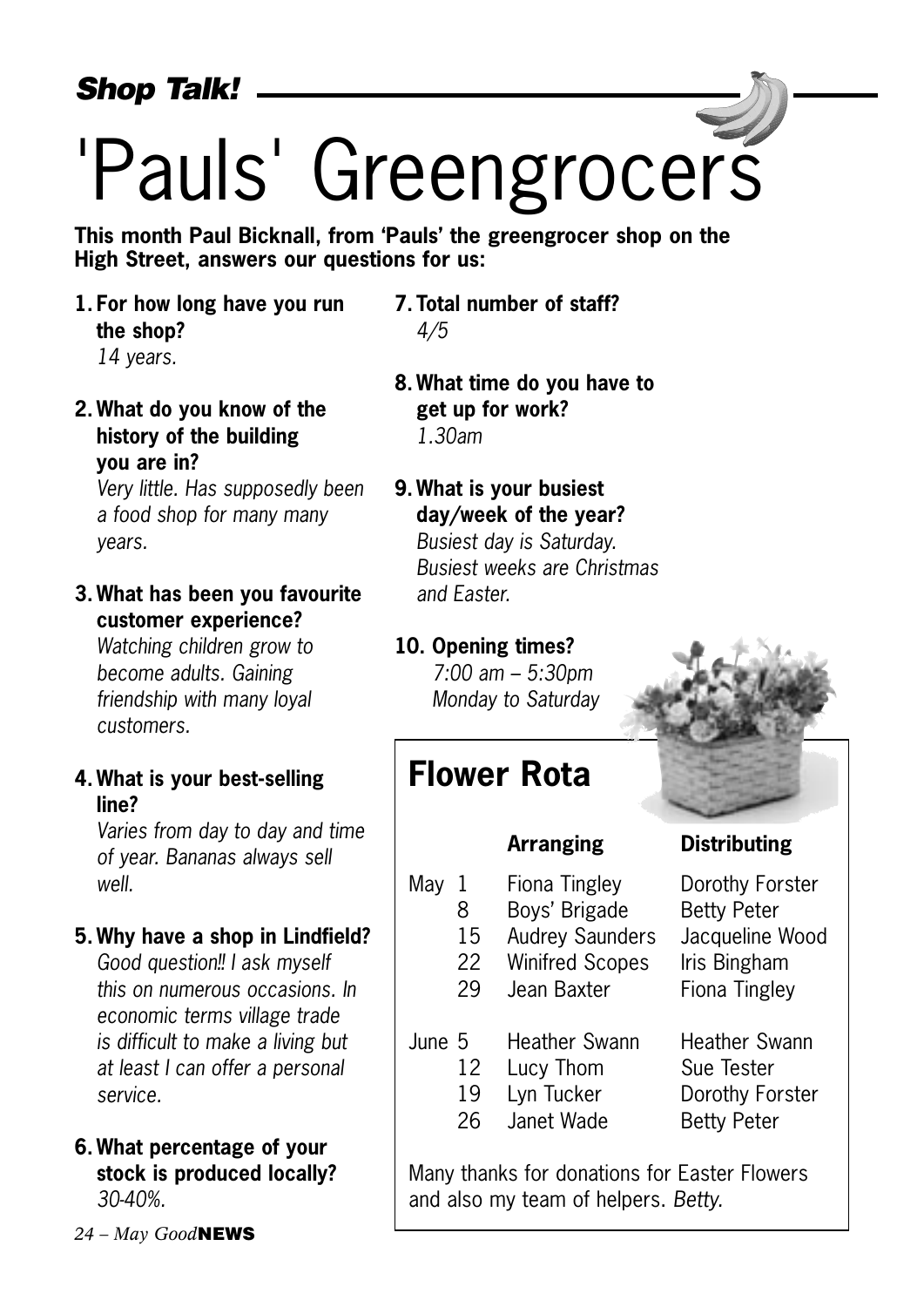### Church activities **Phonebook** 25

#### **SUNDAY WORSHIP:**

| 9.30am             | Service for all the family, including<br>crèche and Junior Church |
|--------------------|-------------------------------------------------------------------|
|                    | (Most weeks, children leave after                                 |
|                    | 20 minutes for their own activities)                              |
|                    | Holy Communion (1st Sunday)                                       |
| 11.0am             | Morning Worship                                                   |
|                    | Holy Communion (4th Sunday)                                       |
| 6.30 <sub>pm</sub> | <b>Evening Service</b>                                            |
|                    | Holy Communion (2nd Sunday)                                       |
|                    | Healing services as announced                                     |

#### **PRAYER MEETINGS:**

|        | An Hour of Prayer             |
|--------|-------------------------------|
| 9.45am | Short Service of Intercession |
|        | <b>Church Prayer Evening</b>  |
|        | (4th Thursday)                |
| 7.30am | Prayer Meeting in the Lounge  |
|        | 9.30am<br>Thur 8.00pm         |

#### **REGULAR ACTIVITIES:**

| Sun  | 6.30 <sub>pm</sub> | Sunday Evening Youth Group     |
|------|--------------------|--------------------------------|
| Mon  | 6.30pm             | Boys' Brigade - Junior Section |
|      |                    | $(8-11 \text{ years})$         |
|      | 7.45pm             | Boys' Brigade - Company        |
|      |                    | Section $(11 + \text{years})$  |
| Tue  | 10.00am            | <b>Stepping Stones</b>         |
|      |                    | (Parents and toddlers)         |
|      | 7.45pm             | In Touch (4th Tuesday)         |
| Wed  | 2.45pm             | The Fellowship (4th Wed.)      |
|      | 5.30pm             | Zest 1:2, 3:4                  |
|      | 6.45pm             | Zest 5:6, 7:8                  |
| Thur | 10.00am            | Pop-In (for coffee and a chat) |
|      | 8.00pm             | Church Meeting (2nd Thur.)     |
| Fri  | 5.30pm             | Boys' Brigade - Anchor Boys    |
|      |                    | (5–7 vears)                    |
|      |                    |                                |

House Groups normally meet 1st and 3rd Thursday

**The church is open Monday to Saturday from 10.00am to 12.30pm**

|                                                   | $\subset$ :  |  |  |
|---------------------------------------------------|--------------|--|--|
|                                                   |              |  |  |
| Church (payphone):                                | 01444 484620 |  |  |
| Minister's office number:                         |              |  |  |
|                                                   | 01444 487607 |  |  |
| <b>Boys' Brigade:</b>                             |              |  |  |
| Geoffrey Cocksedge                                |              |  |  |
|                                                   | 01444 474007 |  |  |
| <b>Cradle Roll:</b>                               |              |  |  |
| Sue Tester                                        | 01444 482810 |  |  |
| <b>Flowers:</b>                                   |              |  |  |
| <b>Betty Billins</b>                              | 01444 484494 |  |  |
| <b>Hall Booking Secretary:</b>                    |              |  |  |
| Audrey McKee                                      | 01444 415031 |  |  |
| In Touch:                                         |              |  |  |
| Sue Waller                                        | 01444 455047 |  |  |
| <b>Lunch Fellowship:</b>                          |              |  |  |
| Wednesday:                                        |              |  |  |
| Janet Drayton                                     | 01444 456161 |  |  |
| Friday:                                           |              |  |  |
| Gwen Hillman                                      | 01444 456963 |  |  |
| Anne Parker                                       | 01444 473519 |  |  |
| Magazine: Editor:                                 |              |  |  |
| David Tingley                                     | 01444 451024 |  |  |
| The Fellowship:                                   |              |  |  |
| Jessie Green                                      | 01444 452708 |  |  |
| <b>Roy Billins</b>                                | 01444 484494 |  |  |
| <b>Stepping Stones:</b>                           |              |  |  |
| Janet Goodenough                                  | 01444 417002 |  |  |
|                                                   |              |  |  |
| Transport:<br><b>Tina Elphick</b>                 | 01444 484440 |  |  |
|                                                   |              |  |  |
| <b>Youth and Children's Work</b><br>Co-ordinator: |              |  |  |
| Rob Biersteker                                    | 01444 440835 |  |  |
| <b>Junior Church</b>                              |              |  |  |
| & Zest Co-ordinator:                              |              |  |  |
| Clare Nibloe                                      | 01444 484683 |  |  |